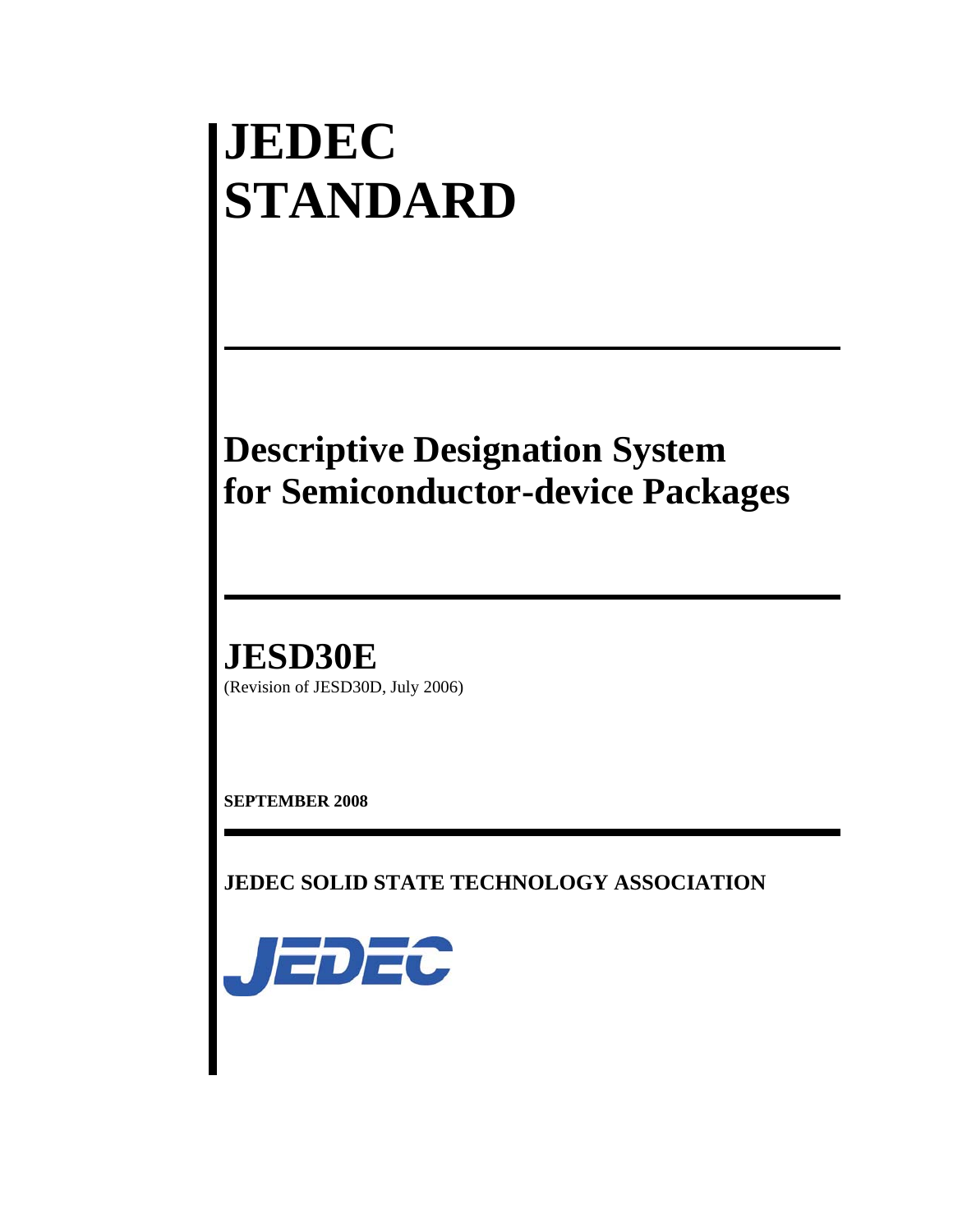#### **NOTICE**

JEDEC standards and publications contain material that has been prepared, reviewed, and approved through the JEDEC Board of Directors level and subsequently reviewed and approved by the JEDEC legal counsel.

JEDEC standards and publications are designed to serve the public interest through eliminating misunderstandings between manufacturers and purchasers, facilitating interchangeability and improvement of products, and assisting the purchaser in selecting and obtaining with minimum delay the proper product for use by those other than JEDEC members, whether the standard is to be used either domestically or internationally.

JEDEC standards and publications are adopted without regard to whether or not their adoption may involve patents or articles, materials, or processes. By such action JEDEC does not assume any liability to any patent owner, nor does it assume any obligation whatever to parties adopting the JEDEC standards or publications.

The information included in JEDEC standards and publications represents a sound approach to product specification and application, principally from the solid state device manufacturer viewpoint. Within the JEDEC organization there are procedures whereby a JEDEC standard or publication may be further processed and ultimately become an ANSI standard.

No claims to be in conformance with this standard may be made unless all requirements stated in the standard are met.

Inquiries, comments, and suggestions relative to the content of this JEDEC standard or publication should be addressed to JEDEC at the address below, or call (703) 907-7559 or www.jedec.org

> Published by ©JEDEC Solid State Technology Association 2008 3103 North 10th Street Suite 240 South Arlington, VA 22201-2107

This document may be downloaded free of charge; however JEDEC retains the copyright on this material. By downloading this file the individual agrees not to charge for or resell the resulting material.

#### **PRICE: Please refer to the current Catalog of JEDEC Engineering Standards and Publications online at http://www.jedec.org/Catalog/catalog.cfm**

Printed in the U.S.A. All rights reserved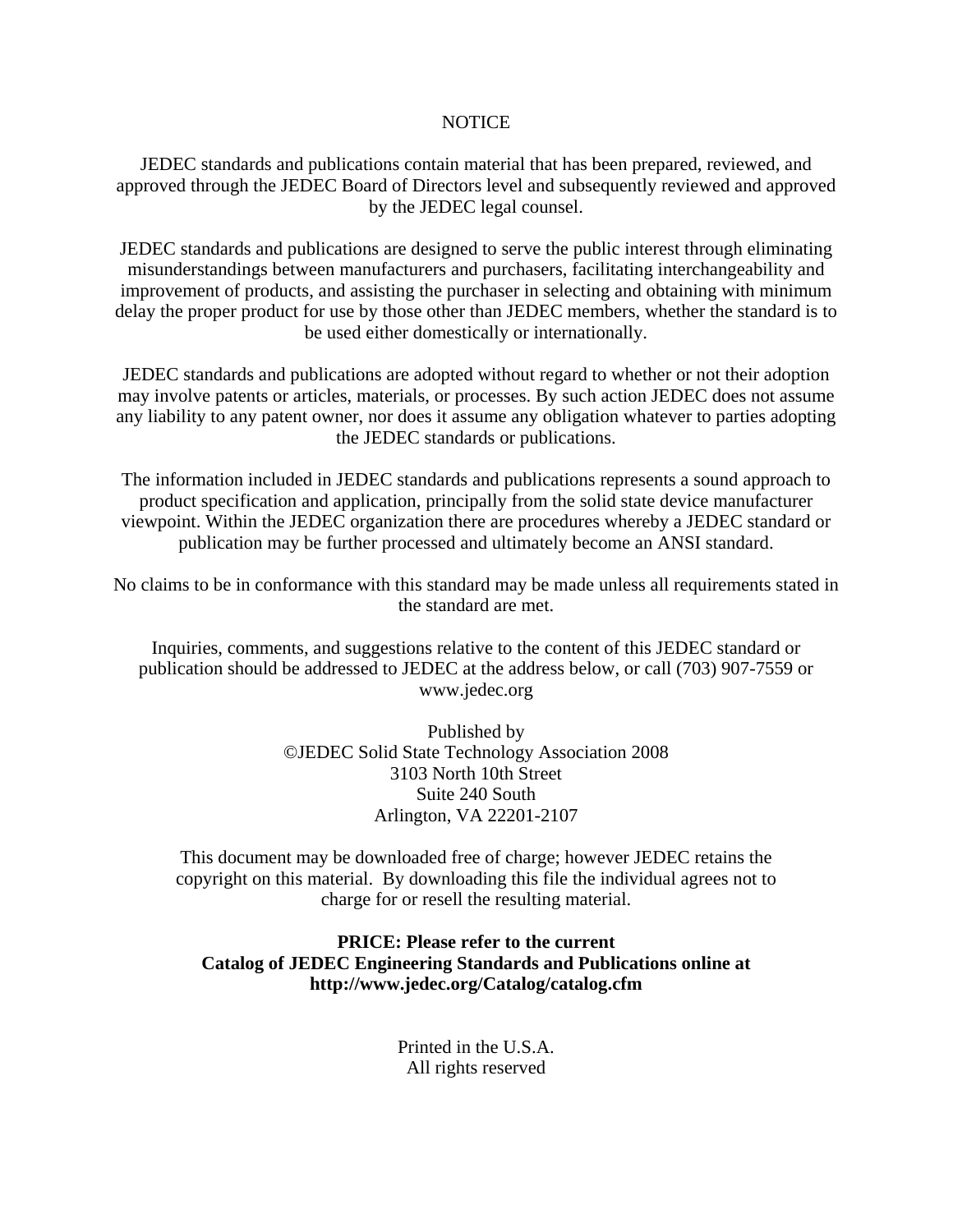PLEASE!

#### DON'T VIOLATE THE LAW!

This document is copyrighted by JEDEC and may not be reproduced without permission.

Organizations may obtain permission to reproduce a limited number of copies through entering into a license agreement. For information, contact:

> JEDEC Solid State Technology Association 3103 North 10th Street Suite 240 South Arlington, VA 22201-2107 or call (703) 907-7559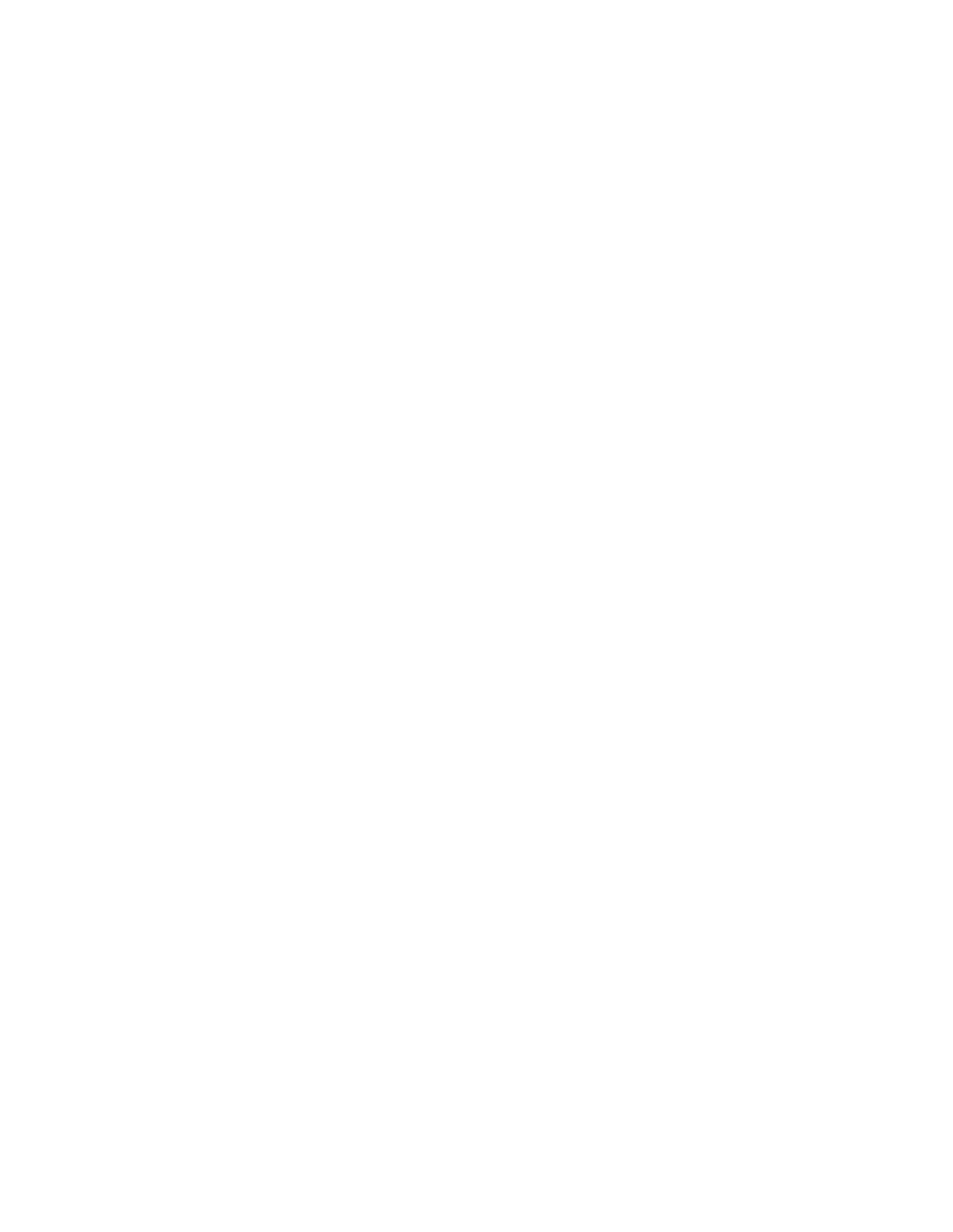#### **DESCRIPTIVE DESIGNATION SYSTEM FOR SEMICONDUCTOR-DEVICE PACKAGES**

#### **Contents**

| <b>Sections</b><br>Foreword<br>1<br>2<br>3<br>3.1<br>3.2<br>3.2.1<br>3.2.2<br>3.2.3<br>3.2.4<br>3.2.5<br>3.2.6<br>3.3 | Scope<br>Definitions<br>Descriptive designation system for semiconductor-device packages<br>General<br>Field descriptions<br>Basic package designator<br>Package-body material<br>Package-specific features<br>Package differentiator<br>Terminal-count suffixes<br>Supplemental-information field<br>New descriptive codes                                                                                                                                                                                                                                           | Page<br>Ш<br>$\mathbf{1}$<br>$\mathbf{1}$<br>$\overline{4}$<br>$\overline{\mathcal{A}}$<br>$\frac{5}{5}$<br>$\,6$<br>$\,6$<br>$\bf 8$<br>$\bf 8$<br>$\begin{array}{c} 9 \\ 9 \end{array}$ |
|-----------------------------------------------------------------------------------------------------------------------|-----------------------------------------------------------------------------------------------------------------------------------------------------------------------------------------------------------------------------------------------------------------------------------------------------------------------------------------------------------------------------------------------------------------------------------------------------------------------------------------------------------------------------------------------------------------------|-------------------------------------------------------------------------------------------------------------------------------------------------------------------------------------------|
| Annexes                                                                                                               |                                                                                                                                                                                                                                                                                                                                                                                                                                                                                                                                                                       |                                                                                                                                                                                           |
| Α<br>A.1<br>A.2<br>A.3<br>B<br>$\mathsf C$<br>C.1<br>C.2<br>D<br>D.1<br>D.2<br>D.3<br>Е                               | Derivation of basic package designators and common names (normative)<br>Package outline style codes<br>Terminal-position prefix<br>Lead-form (or terminal shape) suffix<br>Nominal package dimensions for use in the detailed information field (informative)<br>Application of the descriptive designation system (informative)<br>Objective of the descriptive designation system<br>Common names<br>Package classification (informative)<br>Major classification<br>Intermediate classification<br>Minor classification<br>Differences between JESD30E and JESD30D | 10<br>10<br>10<br>11<br>14<br>15<br>15<br>15<br>20<br>20<br>20<br>20<br>22                                                                                                                |
| <b>Figures</b>                                                                                                        |                                                                                                                                                                                                                                                                                                                                                                                                                                                                                                                                                                       |                                                                                                                                                                                           |
| 1.<br>A.1<br>C.1                                                                                                      | Descriptive designation system for semiconductor-device packages<br>Illustrations of lead-form (or terminal-shape)<br>Illustrations of some basic packages and their designators                                                                                                                                                                                                                                                                                                                                                                                      | 4<br>13<br>18                                                                                                                                                                             |
| <b>Tables</b>                                                                                                         |                                                                                                                                                                                                                                                                                                                                                                                                                                                                                                                                                                       |                                                                                                                                                                                           |
| 1<br>2<br>3<br>4<br>5<br>6<br>A.1<br>A.2<br>A.3<br><b>B.1</b><br>C.1<br>D.1                                           | Three-letter basic package designators<br>Prefixes for predominant package-body material<br>Codes for package-specific features<br>Codes for seated height and terminal pitch combinations<br>Package differentiator suffix codes<br><b>BGA ball diameter codes</b><br>Package-outline-style codes<br>Prefixes for terminal position<br>Suffixes for lead form (or terminal shape)<br>Nominal package dimensions<br>Descriptive designation system illustrative examples<br>Semiconductor-device package classification examples                                      | 5<br>$\,6$<br>$\overline{7}$<br>8<br>$\, 8$<br>$\boldsymbol{9}$<br>10<br>11<br>12<br>14<br>16<br>21                                                                                       |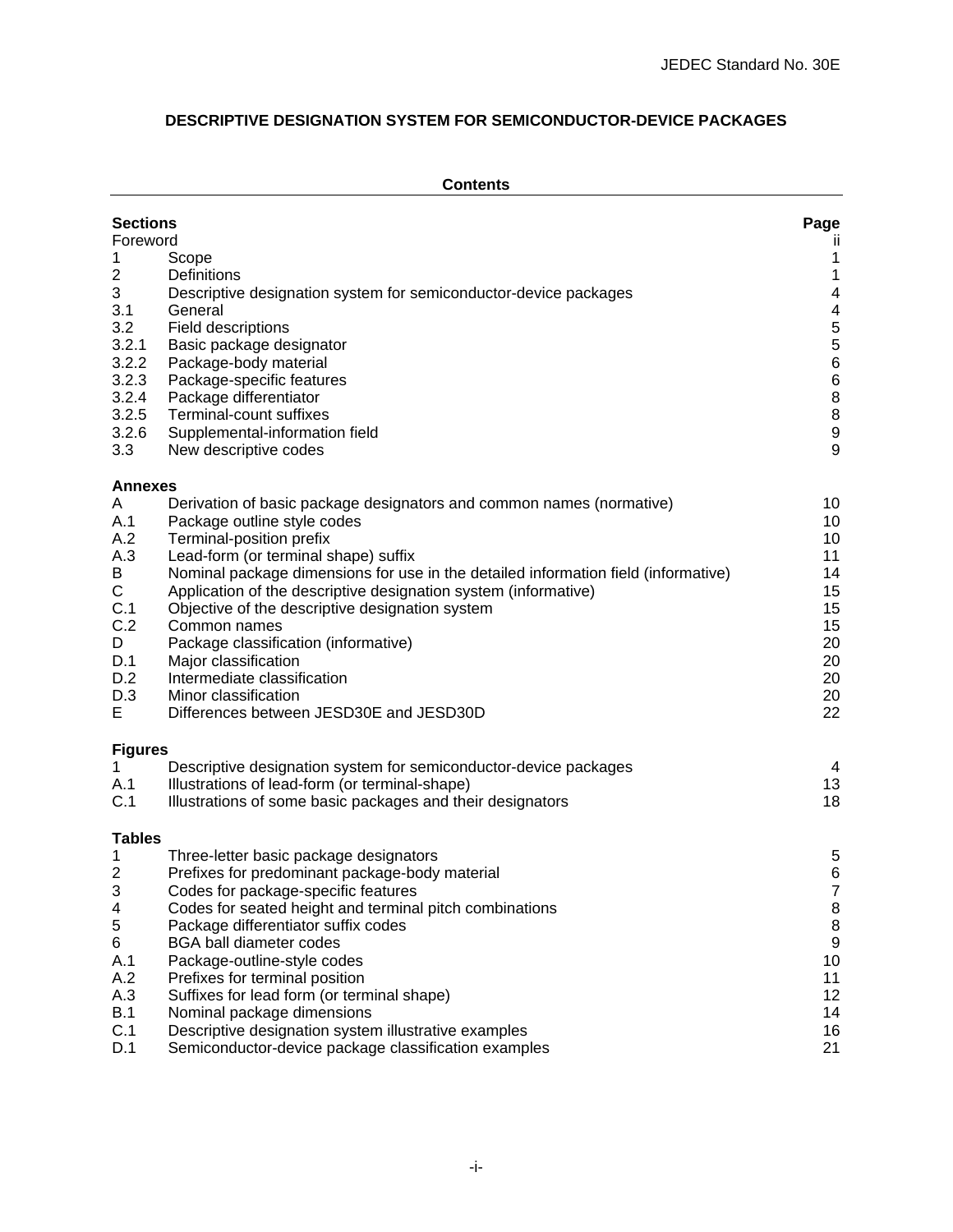#### **Foreword**

This standard establishes requirements for the generation of semiconductor-device package designators for the Electronic Industries Alliance (EIA) and JEDEC Solid State Technology Association. The requirements herein are intended to ensure that such designators are presented in as uniform a manner as practicable regardless of the devices in the packages.

Although this standard is considered to have international standardization implications, a complete comparison between the JEDEC standard and the international documents has not been made.

This revision of the standard incorporates many new table entries and text emendations compared to JESD30C. The material contained in this standard was formulated by the JEDEC JC-11 Committee on Mechanical (Package Outlines) Standardization and approved by the JEDEC Board of Directors.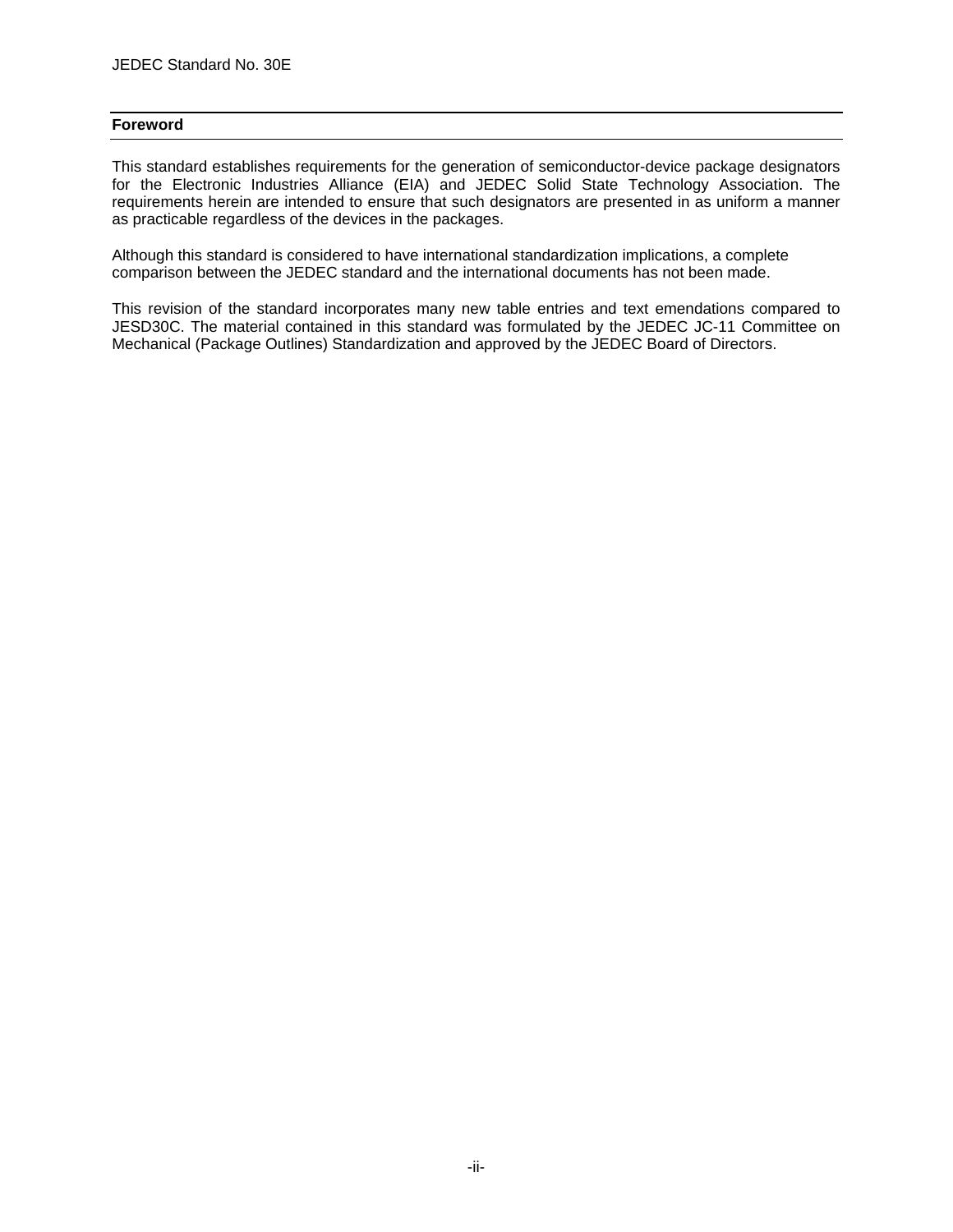#### **DESCRIPTIVE DESIGNATION SYSTEM FOR SEMICONDUCTOR-DEVICE PACKAGES**

(From JEDEC Board Ballot JCB-06-24 and JCB-08-32, formulated under the cognizance of the JC-11 Committee on Mechanical (Package outline) Standardization.)

#### **1 Scope**

This standard describes a systematic method for generating descriptive designators for semiconductor-device packages. The descriptive designator is intended to provide a useful communication tool, but has no implied control for assuring package interchangeability.

#### **2 Terms and definitions**

For the purposes of this standard, the following definitions shall apply:

**can package:** Generally, a cylindrical package whose terminals exit from one end parallel to the axis of the package.

**chip-scale package:** A package whose area is generally no greater than 120% of the area of the semiconductor device it contains.

NOTE The package size does not necessarily change with decreases in the die size.

**clamped package:** A package for high-current devices, in the form of a cylinder with a flat, circular high-current terminal on each end, that is intended to be clamped between two busbars acting as heat sinks.

**die-size package:** A chip-scale package whose area is generally equal to the area of the semiconductor device it contains.

NOTE 1 Usually, but not necessarily, some portion of the silicon IC is exposed. The device is then also an uncased device.

NOTE 2 The package size will change with changes in the size of the die.

**disk-button package:** A package shaped like a disk or button whose terminals exit radially from the periphery of the package (like the spokes of a wheel) or axially from the center of the disk.

**flange-mount package:** A package having a flange mounted heat sink that is an integral part of the package and that extends beyond the package body to provide mechanical mounting to a packaging interconnect structure or cold plate.

NOTE The terminals may exit from, or be attached to, any surface of the package.

**footprint (of a package):** The pattern of package leads that is used to define the land patterns on a mating printed circuit board.

NOTE The footprint may include features necessary for mechanical mounting of the package.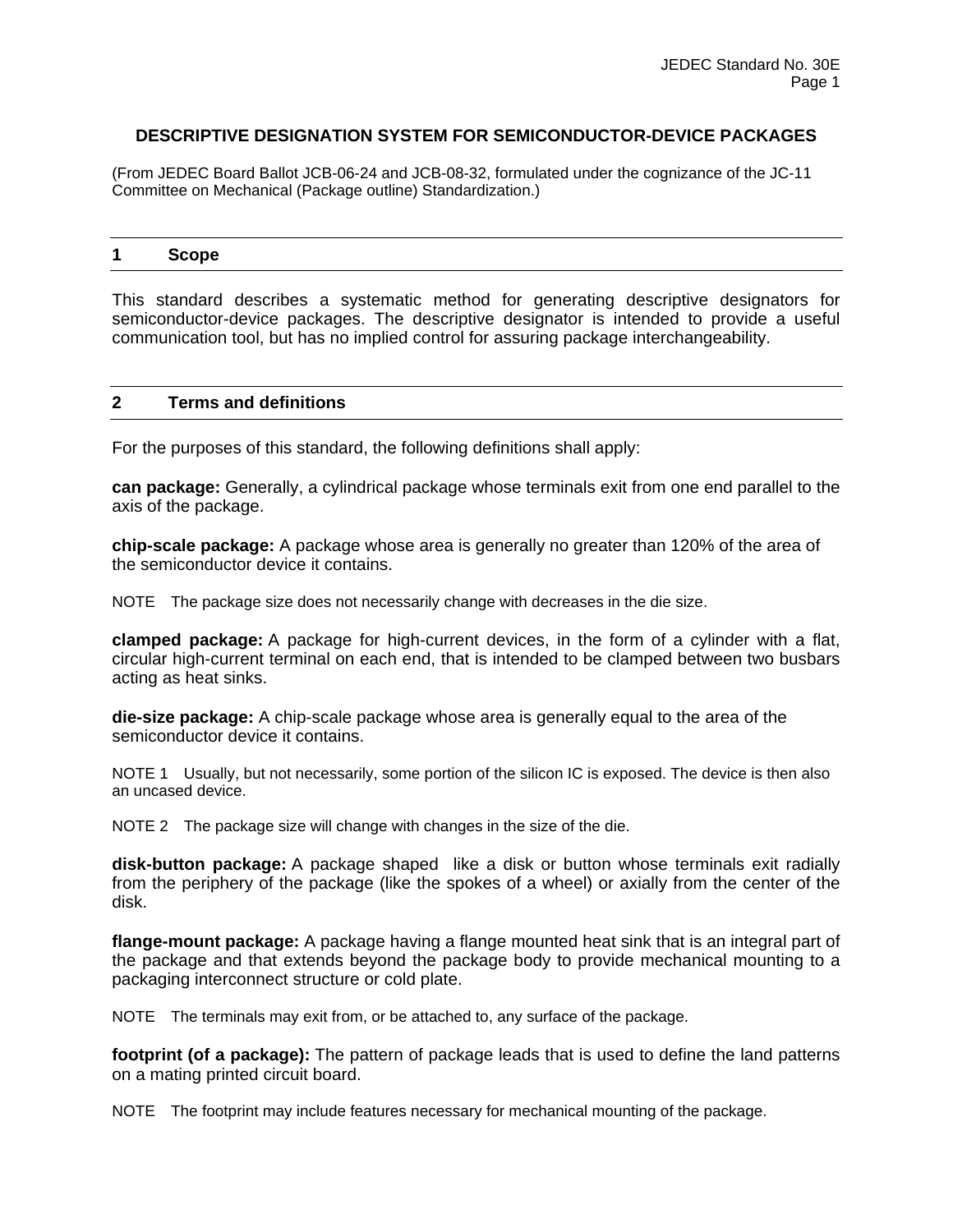#### **2 Terms and definitions (cont'd)**

**grid-array package:** A package whose terminals are located on one surface in a matrix of at least three rows and three columns.

NOTE Terminals may be missing from some row-column intersections.

**in-line module:** A microelectronic assembly whose terminals consist of metal pad surfaces located on one or both sides of a circuit board designed for insertion into an edge connector.

**in-line package:** A package having a single row or parallel rows of leads designed primarily for insertion (through-hole) mounting perpendicular to the seating plane.

NOTE The leads may emerge from a single side or from two parallel sides with the leads formed to produce parallel rows.

**long-form package:** A cylindrical or elliptical tubular package having terminal endcaps or axial leads.

**microelectronic assembly:** An assembly of unpackaged (uncased) microcircuits and/or packaged microcircuits so constructed on a packaging interconnect structure that it is considered to be an indivisible component for the purpose of specification, testing, commerce, and maintenance.

NOTE The assembly may also include discrete devices. These and the microelectronic devices may be mounted on either one or two sides of the packaging interconnect structure, and the external terminals typically exit from one side of the assembly. Various package sizes, shapes, and external terminal forms may be used.

**post-mount package:** A package, intended for mounting to an interconnect structure or cold plate, that incorporates a threaded stud, threaded hole, or post for that purpose.

NOTE A variety of package sizes, shapes, and external terminal forms are possible.

**press-fit package:** A round or elliptical package whose mechanical mounting area is pressed into the packaging interconnect structure or cold plate for purposes of thermal and electrical connection.

**press-pack:** Synonym for "press-fit package".

**quad flatpack:** A surface-mount package whose terminals are on four sides and consist of metal pad surfaces (on leadless versions) or leads emerging from the package.

NOTE 1 The package leads may be formed to facilitate surface mounting.

NOTE 2 The small-outline package is similar except for having terminals on only two opposite sides of the package.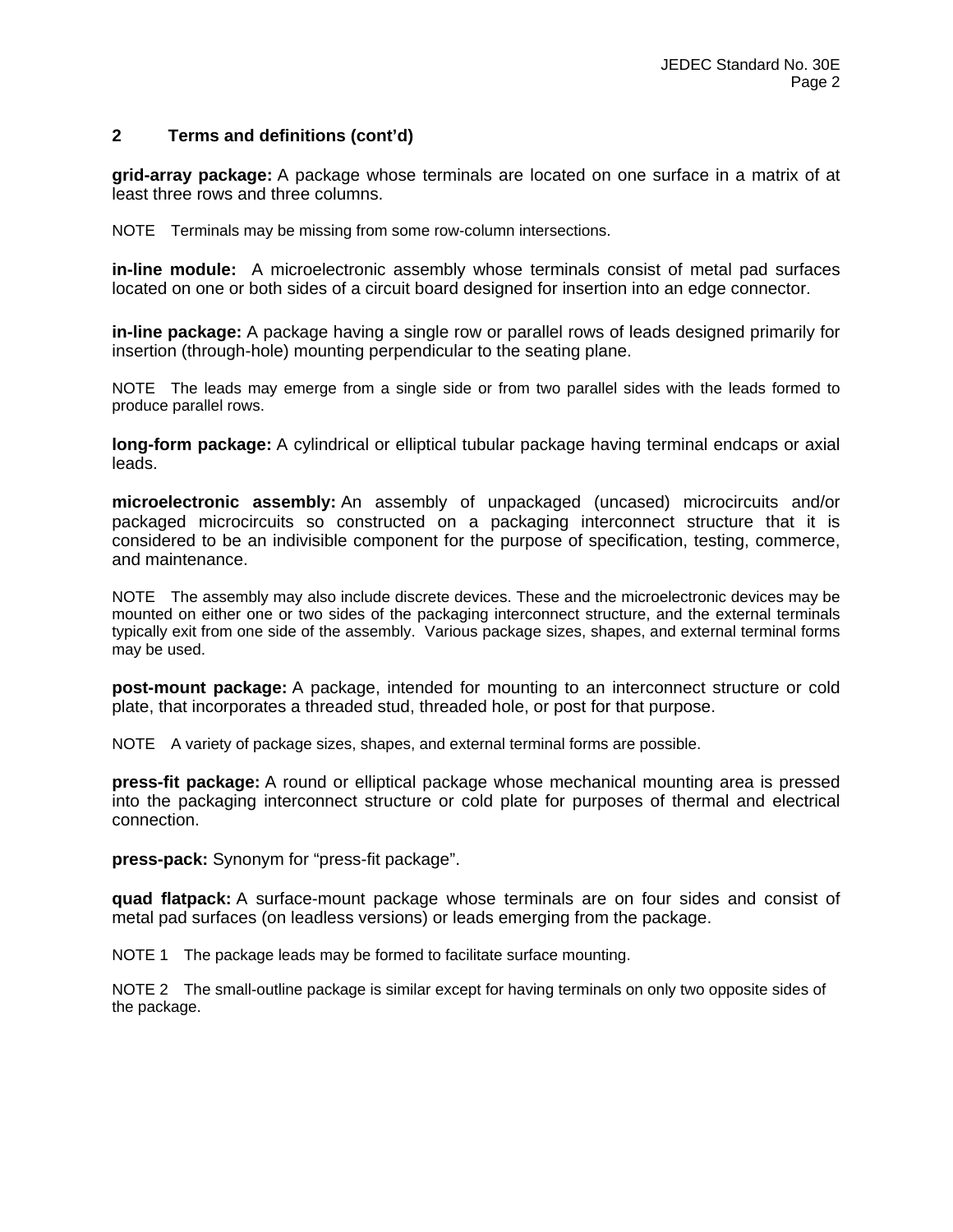#### **2 Terms and definitions (cont'd)**

**small-outline package:** A package whose chip cavity or mounting area occupies a major fraction of the package area and whose terminals are on one or two (normally opposite) sides and consist of metal pad surfaces (on leadless versions) or leads formed around the sides and under the package or out from the package (on leaded versions).

NOTE 1 On leaded versions the lead form is typically gull wing, but other lead forms may be used.

NOTE 2 The quad flatpack is similar except for having terminals on four sides of the package.

**special-shape package:** A package whose outline style is not otherwise specified in JESD30.

**stud-mount package:** Synonym for "post-mount package".

**terminal:** An externally available point of electrical connection. (Ref. JESD99.)

**uncased device:** A device with some portion of the die exposed.

NOTE 1 Typically, the die has bonding pads, bumps, etc. that may be bonded to pads or lands on a leadframe, tape, substrate, or printed wiring board

**vertical surface-mount package:** A surface-mount package that is intended to be mounted perpendicular to the seating plane.

NOTE The package may include supporting posts (for insertion through the seating surface) or pedestals (for attachment to the seating surface).

**wafer-level package:** A chip-scale package whose area is generally equal to the area of the semiconductor device it contains and that is formed by processing on a complete wafer rather than on an individual device.

NOTE 1 Because of the wafer-level processing, a wafer-level package may be defined by finer dimensions and tighter tolerances than a similar non-wafer-level package.

NOTE 2 The package size will change with changes in the size of the die.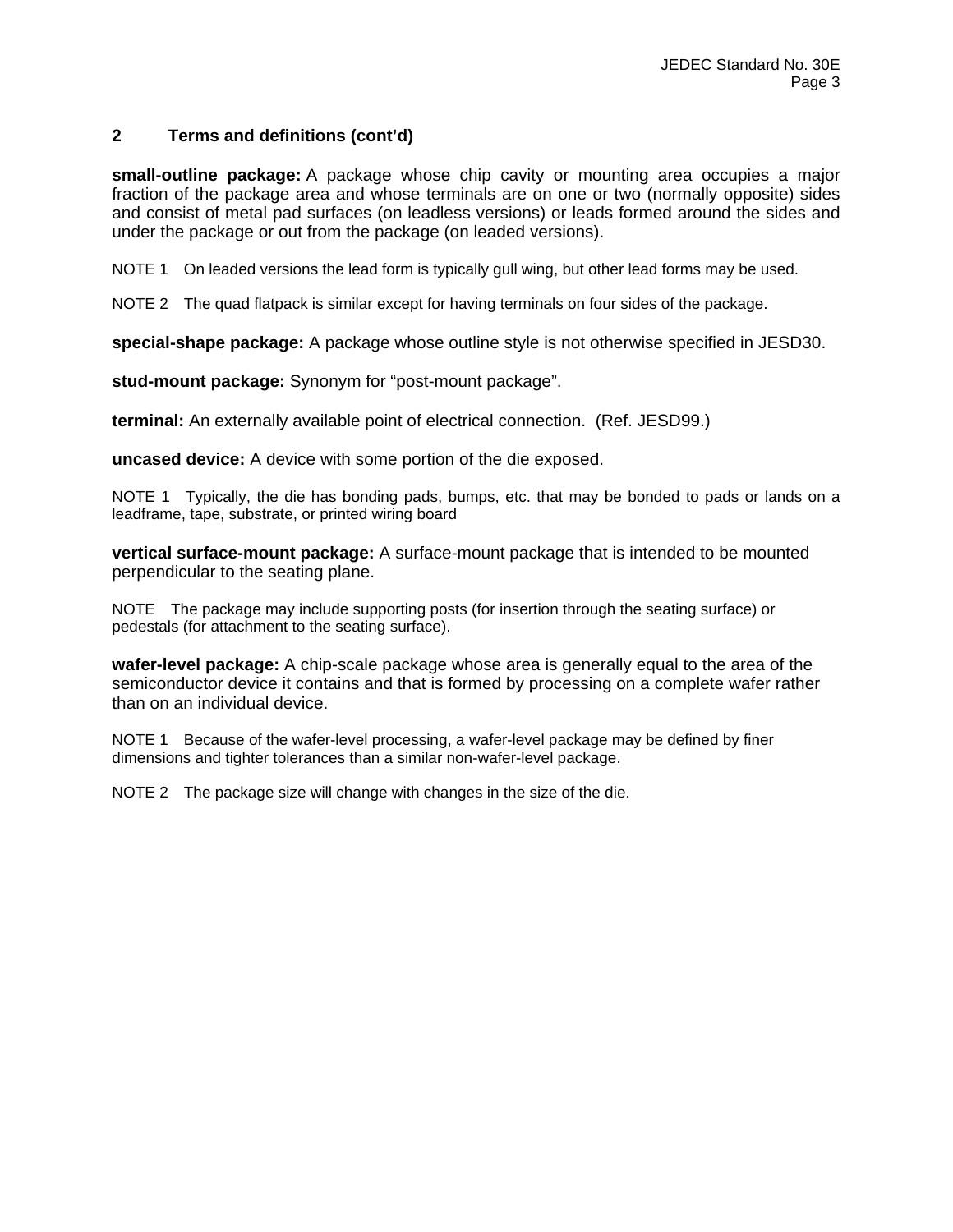#### **3 Descriptive designation system for semiconductor-device packages**

#### **3.1 General**

The standard descriptive designation system is a method for identifying the physical features of an electronic-device package. The system is predicated upon a mandatory field (shown below) consisting of a three-letter basic package designator that indicates the package outline style and terminal position or form, preceded by a field to indicate the package-body material. This mandatory package designator may be extended, through the use user-selected fields, to provide additional package information such specific package features, package differentiators, terminal count, and supplemental information separated from the descriptive designator by a slash (/).

|  | DSO                                                   |  | 44(50)                                     |                  | 5.3x10.2-1.27                                       |
|--|-------------------------------------------------------|--|--------------------------------------------|------------------|-----------------------------------------------------|
|  |                                                       |  |                                            |                  |                                                     |
|  |                                                       |  |                                            |                  | Supplemental Information<br>$(3.2.6,$ annex B)      |
|  |                                                       |  |                                            | (3.2.5, table 6) | <b>Terminal Count (Terminal Positions)</b>          |
|  |                                                       |  | Package Differentiator<br>(3.2.4, table 5) |                  |                                                     |
|  |                                                       |  | (3.2.1, table 1, annex A)                  |                  | Basic Package Designator (three letters, mandatory) |
|  | Package-Body Material (mandatory)<br>(3.2.2, table 2) |  |                                            |                  |                                                     |
|  | Package-Specific Features (zero to six letters)       |  |                                            |                  |                                                     |

(3.2.3, tables 3 and 4)

#### **Figure 1 — Descriptive designation system for semiconductor-device packages**

NOTE JEITA ED7303 ("Name and code for integrated circuit package") and IEC 60191-4 ("Coding system and classification into forms of package outlines for semiconductor device packages") are standards similar to JESD30. The major difference between JESD30 and those standards is that the package-body material identifier field precedes the package-specific feature field in the JEITA and IEC standards.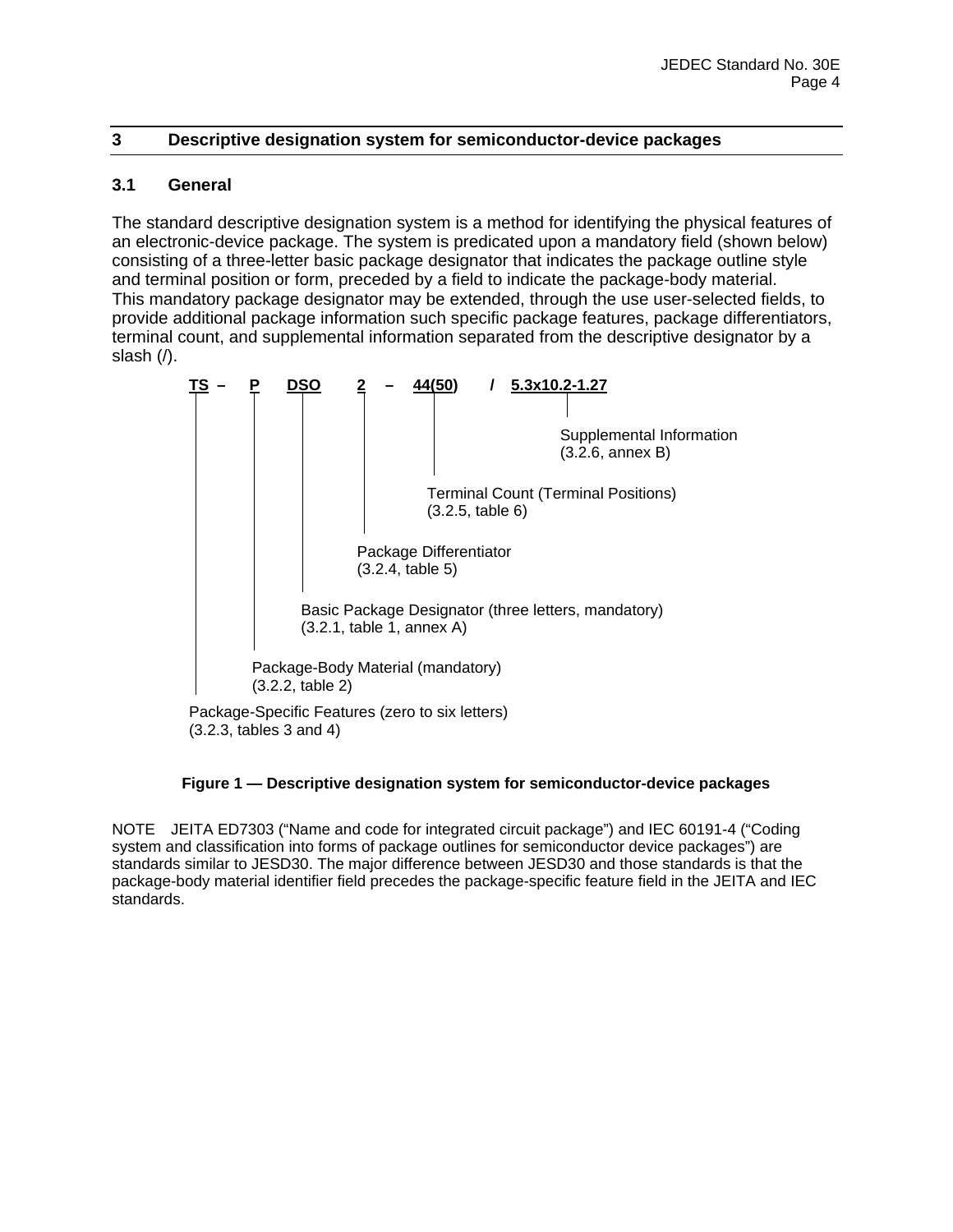#### **3.2 Field descriptions**

#### **3.2.1 Basic package designator**

The basic package designator is a three-letter code comprising a two-letter package outline style code (see table A.1) and either a preceding terminal-position code (see table A.2) or a succeeding lead-form (or terminal-shape) code (see table A.3). Complete three-letter basic package designators are described in table 1.

| Basic pkg.<br>designator | Common pkg.<br>name       | <b>Description</b>                                                                                                                                          |
|--------------------------|---------------------------|-------------------------------------------------------------------------------------------------------------------------------------------------------------|
| <b>BGA</b>               | Ball grid array           | A grid-array package with balls or bumps on the bottom surface                                                                                              |
| <b>CGA</b>               | Column grid<br>array      | A grid-array package with columns on the bottom surface                                                                                                     |
| <b>DIM</b>               | Dual in-line<br>module    | An in-line module with terminal pad surfaces on both surfaces of a printed circuit<br>board substrate                                                       |
| <b>DIP</b>               | Dual in-line<br>package   | An in-line package with leads in parallel rows on opposite sides of the package<br>body and intended for through-hole insertion into a circuit board        |
| <b>DSO</b>               | Small-outline<br>package  | A small-outline package with gull-wing-shaped leads on two opposite sides                                                                                   |
| <b>DSB</b>               | Die-size BGA              | A BGA that is the size of the die it contains and whose size will change with<br>changes in die size                                                        |
| <b>LGA</b>               | Land grid array           | A grid-array package with terminal pads on the bottom surface                                                                                               |
| <b>PGA</b>               | Pin grid array            | A grid-array package with pins protruding from the bottom surface                                                                                           |
| <b>QFF</b>               | ---                       | A flat-type package with flat, unformed leads extending from four sides                                                                                     |
| QFJ                      | ---                       | A flat-type package with J-shaped leads on four sides                                                                                                       |
| QFN                      | $---$                     | A flat-type package with terminal pads (no leads) along the four edges of the<br>bottom surface                                                             |
| QFP                      | Quad flatpack             | A flat-type package with gull-wing-shaped leads on four sides                                                                                               |
| <b>SIM</b>               | Single in-line<br>module  | An in-line module with terminal pad surfaces on only one surface of a printed<br>circuit board substrate                                                    |
| <b>SIP</b>               | Single in-line<br>package | An in-line package with leads on only one side                                                                                                              |
| <b>SKT</b>               | Socket                    | An array of terminals embedded in a nonconductive shell.<br>This is typically used<br>as an electromechanical interface between a component and a PC board. |
| <b>SOF</b>               | ---                       | A small-outline package with unformed (flat) leads on two opposite sides                                                                                    |
| SOJ                      | $-$ --                    | A small-outline package with J-shaped leads on two opposite sides                                                                                           |
| SON                      | ---                       | A small-outline package with terminal pads along two opposite edges of the<br>bottom surface                                                                |
| <b>SVP</b>               | ---                       | A vertical surface-mount package with supporting posts                                                                                                      |
| <b>UCI</b>               | Tape carrier<br>package   | An uncased chip with leads extending outward in four directions on an insulating<br>film                                                                    |
| <b>WLB</b>               | Wafer-level<br><b>BGA</b> | A BGA that is processed on an entire wafer before singulation rather than on an<br>individual die, and whose size will change with changes in die size      |
| <b>ZIP</b>               | Zigzag in-line<br>package | An in-line package with zigzag leads on only one side for through-hole insertion<br>into a printed circuit board                                            |

NOTE 1 Descriptions for basic package designators not listed are to be defined and added as necessary.

NOTE 2 Basic package designator examples are illustrated in figure A.1.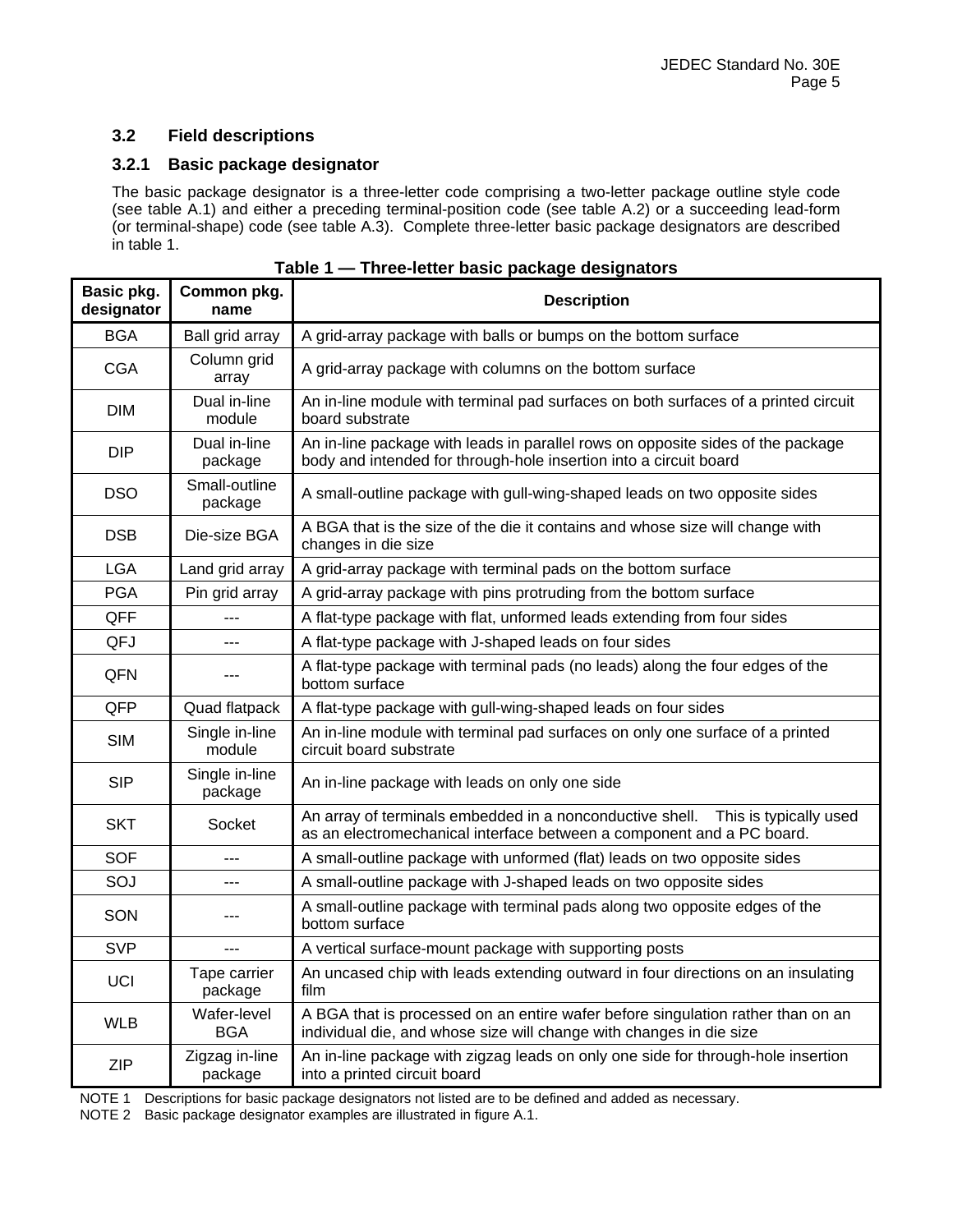#### **3.2 Field descriptions (cont'd)**

#### **3.2.2 Package-body material**

A single-letter prefix is used to identify the predominant package-body material. The package-body-material prefix is the first field of the mandatory descriptive designator and must be included.

When multiple material possibilities may coexist interchangeably, or when the package-body material is other than one of those defined in table 1, an upper case letter "X" should be used to signify a special or new material, which will later be replaced by a JEDEC-approved code.

Table 1 shows the package-body-material prefix codes.

|      | .<br><b>THE READY TO PROGRAMMAN PUTTING</b> DOUT MULTIME                        |
|------|---------------------------------------------------------------------------------|
| Code | <b>Material</b>                                                                 |
| C    | Ceramic, metal-sealed, cofired                                                  |
| G    | Ceramic, glass-sealed                                                           |
| M    | Metal                                                                           |
| P    | Plastic (molding compound, glob-top, and printed circuit board-like substrates) |
| S    | Silicon                                                                         |
|      | Tape (usually polyimide), where tape is an integral part of the package         |

#### **Table 2 — Prefixes for predominant package-body material**

#### **3.2.3 Package-specific features**

Package-specific features are described through the use of a prefix comprising codes for applicable functions. All package-specific features precede the package material code and the three-letter basic package designator (see tables 1 and 2), and are separated from them by a dash (-).

Table 3 shows the defined package-specific-feature codes. Table 4 illustrates some of the combinations of the codes for seated height and terminal pitch.

Package-specific feature codes shall be used in the order of priority of the categories as presented in table 3. For example the package-specific features prefix for a package having a 1.3-mm nominal seated height, a 0.6-mm nominal terminal pitch, and an integral heat slug is "HLS" (following the order "Added feature", "Seated height", and "Terminal pitch").

When subcodes are shown in table 3, they may be used if a more a more restrictive definition of the feature characteristic is desired, e.g., "F3" may be used if a more specific range of terminal pitch is desired than would be recognized by the use of the major code "F"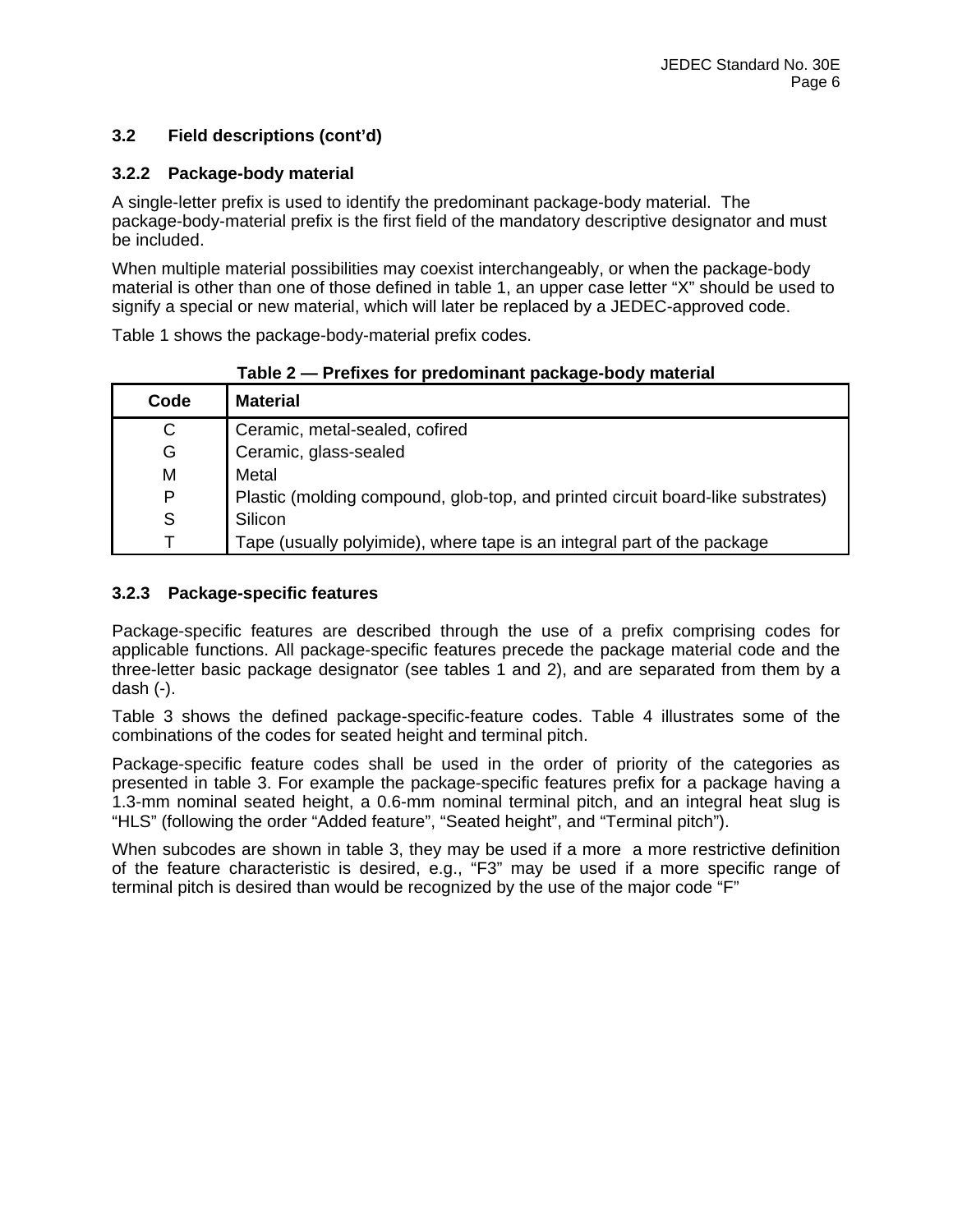| Field descriptions (cont'd)<br>3.2 |
|------------------------------------|
|------------------------------------|

| Table 3 - Codes for package-specific features |              |                |                                                              |  |  |  |
|-----------------------------------------------|--------------|----------------|--------------------------------------------------------------|--|--|--|
| <b>Function</b><br>(in order of priority)     | Code         | <b>Subcode</b> | Package-specific feature (relevant dimensions)               |  |  |  |
| Added feature                                 | н            |                | Integral heat spreader wholly or partially exposed           |  |  |  |
|                                               | Α            |                | Stacked package assembly                                     |  |  |  |
|                                               | $\mathsf C$  |                | Windowed package for optical devices                         |  |  |  |
| Maximum                                       |              | <b>B2</b>      | Extra thick $(>3.50$ mm)                                     |  |  |  |
| Seated height                                 |              | <b>B1</b>      | Very thick (>2.45 mm and $\leq$ 3.50 mm)                     |  |  |  |
| (profile)                                     | B            |                | Thick $(>2.45$ mm)                                           |  |  |  |
|                                               | (blank)      |                | Standard ( $>1.70$ mm and $\leq$ 2.45 mm)                    |  |  |  |
|                                               | L            |                | Low (>1.20 mm and $\leq$ 1.70 mm)                            |  |  |  |
|                                               | T            |                | Thin (>1.00 mm and $\leq$ 1.20 mm)                           |  |  |  |
|                                               | $\vee$       |                | Very thin (>0.80 mm and $\leq$ 1.00 mm)                      |  |  |  |
|                                               | W            |                | Very, very thin (>0.65 mm and $\leq$ 0.80 mm)                |  |  |  |
|                                               | U            |                | Ultra thin (>0.50 mm and $\leq$ 0.65 mm)                     |  |  |  |
|                                               | X            |                | Extremely thin $(\leq 0.50$ mm)                              |  |  |  |
|                                               |              | X1             | Extra-thin (>0.40 mm and $\leq$ 0.50 mm)                     |  |  |  |
|                                               |              | X <sub>2</sub> | Super-thin (>0.30 mm and $\leq$ 0.40 mm)                     |  |  |  |
|                                               |              | X <sub>3</sub> | Paper-thin (>0.25 mm and $\leq$ 0.30 mm)                     |  |  |  |
|                                               |              | X4             | Die-thin $(\leq 0.25$ mm)                                    |  |  |  |
| Terminal pitch                                | E            |                | Enlarged (>1.27 mm for DSO, SOJ)                             |  |  |  |
|                                               |              |                | Enlarged (>1.00 mm for QFP)                                  |  |  |  |
|                                               |              |                | Enlarged (>0.100 in for DIP, SIP, PGA)                       |  |  |  |
|                                               |              |                | Enlarged (≥1.50 mm for BGA, LGA, CGA)                        |  |  |  |
|                                               | (blank)      |                | Standard (>0.070 in and $\leq$ 0.100 in) for DIP, SIP, PGA)  |  |  |  |
|                                               |              |                | Standard (>0.65 mm and ≤1.27 mm for DSO, SOJ)                |  |  |  |
|                                               |              |                | Standard (> $0.50$ mm and $\leq 1.00$ mm for QFP)            |  |  |  |
|                                               |              |                | Standard ( $\geq$ 0.40 mm and $\leq$ 1.00 mm for LQFP, TQFP) |  |  |  |
|                                               |              |                | Standard $(≥1.00$ mm and <1.50 mm for BGA, LGA, CGA)         |  |  |  |
|                                               | S            |                | Shrink (≤0.65 mm for DSO, SOJ)                               |  |  |  |
|                                               |              |                | Shrink [≤0.070 in (1.78 mm) for DIP, SIP, PGA]               |  |  |  |
|                                               | F            |                | Fine $(\leq 0.50$ mm for QFP, QFN, DSO, SON)                 |  |  |  |
|                                               |              |                | Fine (<1.00 mm for BGA, LGA, DSB, WLB)                       |  |  |  |
|                                               |              | F <sub>1</sub> | Fine (= 0.80 mm for BGA, LGA, DSB, WLB)                      |  |  |  |
|                                               |              | F <sub>2</sub> | Fine (= 0.75 mm for BGA, LGA, DSB, WLB)                      |  |  |  |
|                                               |              | F <sub>3</sub> | Fine (= 0.65 mm for BGA, LGA, DSB, WLB)                      |  |  |  |
|                                               |              | F4             | Fine (= 0.50 mm for BGA, LGA, DSB, WLB)                      |  |  |  |
|                                               |              | F <sub>5</sub> | Fine (= 0.40 mm for BGA, LGA, DSB, WLB)                      |  |  |  |
|                                               |              | F <sub>6</sub> | Fine (= 0.30 mm for BGA, LGA, DSB, WLB)                      |  |  |  |
| Other                                         | $\mathbf{I}$ |                | Interstitial pitch (staggered leads)                         |  |  |  |
|                                               | $\mathsf R$  |                | Rectangular body                                             |  |  |  |

NOTE Certain packages (DIP, SIP, PGA) traditionally designed using inch dimensioning may continue to use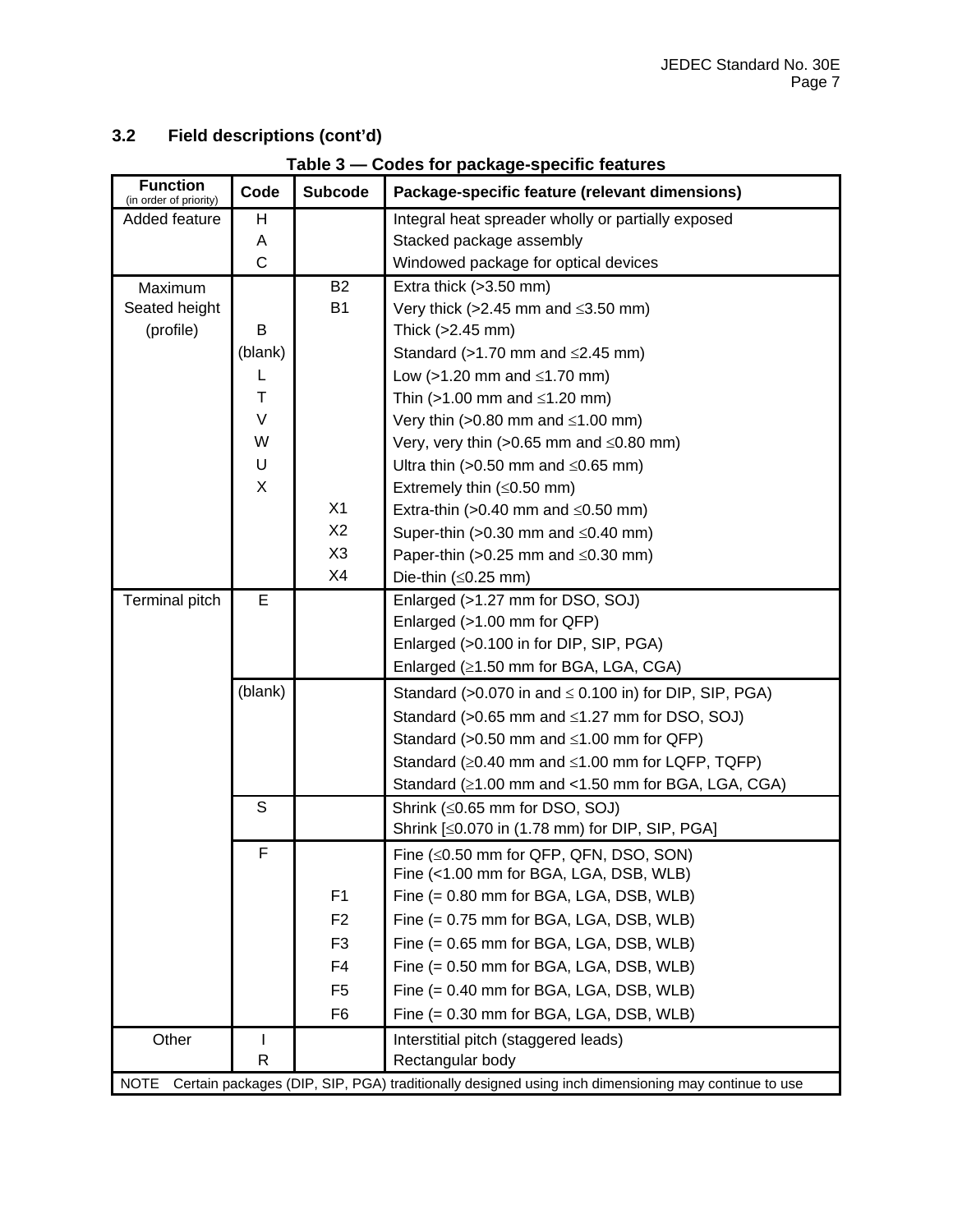| rable 4 — Godes for seated height and terminal pitch compilation examples |                       |     |                 |                  |                          |            |                          |  |  |  |
|---------------------------------------------------------------------------|-----------------------|-----|-----------------|------------------|--------------------------|------------|--------------------------|--|--|--|
| <b>Nominal</b>                                                            | Package seated height |     |                 |                  |                          |            |                          |  |  |  |
| terminal pitch                                                            | <b>Standard</b>       | Low | <b>Thin</b>     | <b>Very thin</b> | <b>Very very</b><br>thin | Ultra thin | <b>Extremely</b><br>thin |  |  |  |
| Enlarged                                                                  | Е                     | LE  | TЕ              | VE               | WE                       | UE         | XE                       |  |  |  |
| Standard                                                                  | (blank)               |     |                 | V                | W                        | U          | X                        |  |  |  |
| <b>Shrink</b>                                                             | S                     | LS  | TS              | ٧S               | WS                       | US         | XS                       |  |  |  |
| Fine                                                                      | F                     | LF  | TF              | VF               | WF                       | UF         | XF                       |  |  |  |
| Fine (0.80 mm)                                                            | F <sub>1</sub>        | LF1 | TF <sub>1</sub> | VF <sub>1</sub>  | WF <sub>1</sub>          | UF1        | XF <sub>1</sub>          |  |  |  |

#### **3.2 Field descriptions (cont'd)**

**Table 4 — Codes for seated height and terminal pitch combination examples** 

#### **3.2.4 Package differentiator**

If package differentiation other than that defined by the package-specific-features prefix (see 3.2.3) is required, an Arabic numeral may be added to the basic package designator, e.g., SOJ2.

Table 5 shows defined package differentiation number codes.

| Code | Usage            | <b>Description</b>                                                         |
|------|------------------|----------------------------------------------------------------------------|
|      | SOJ1             | A small-outline package with J-shaped leads on the two short sides         |
| 1.   | SON <sub>1</sub> | A leadless small-outline package with terminals on the two short sides     |
|      | DSO <sub>1</sub> | A small-outline package with gull-wing-shaped leads on the two short sides |
|      | SOJ <sub>2</sub> | A small-outline package with J-shaped leads on the two long sides          |
| 2    | SON <sub>2</sub> | A leadless small-outline package with terminals on the two long sides      |
|      | DSO <sub>2</sub> | A small-outline package with gull-wing-shaped leads on the two long sides  |

**Table 5 — Package differentiator suffix codes** 

#### **3.2.5 Terminal-count suffixes**

The terminal-count suffix is a numeric field used to identify the number of terminals on the device package. If there is more than one type of terminal, the terminal-count shall include only those terminals that were used to determine the lead-form suffix in accordance with annex A. If the terminal count is lower than the number of available terminal positions, the latter may be added in parentheses, e.g., 20(26) or 168(289). The terminal-count suffix field is separated from the preceding portion of the descriptive designator by a dash (-).

For BGA packages, if several ball diameters are permitted, an additional three-character code may be added to the terminal count field. The code consists of the lowercase letter "b" and 2 numbers corresponding to the code in table 6. For example, FR-PBGA-127b04 would mean a fine-pitch, rectangular, plastic BGA with 127 balls with a nominal diameter of 0.45 mm.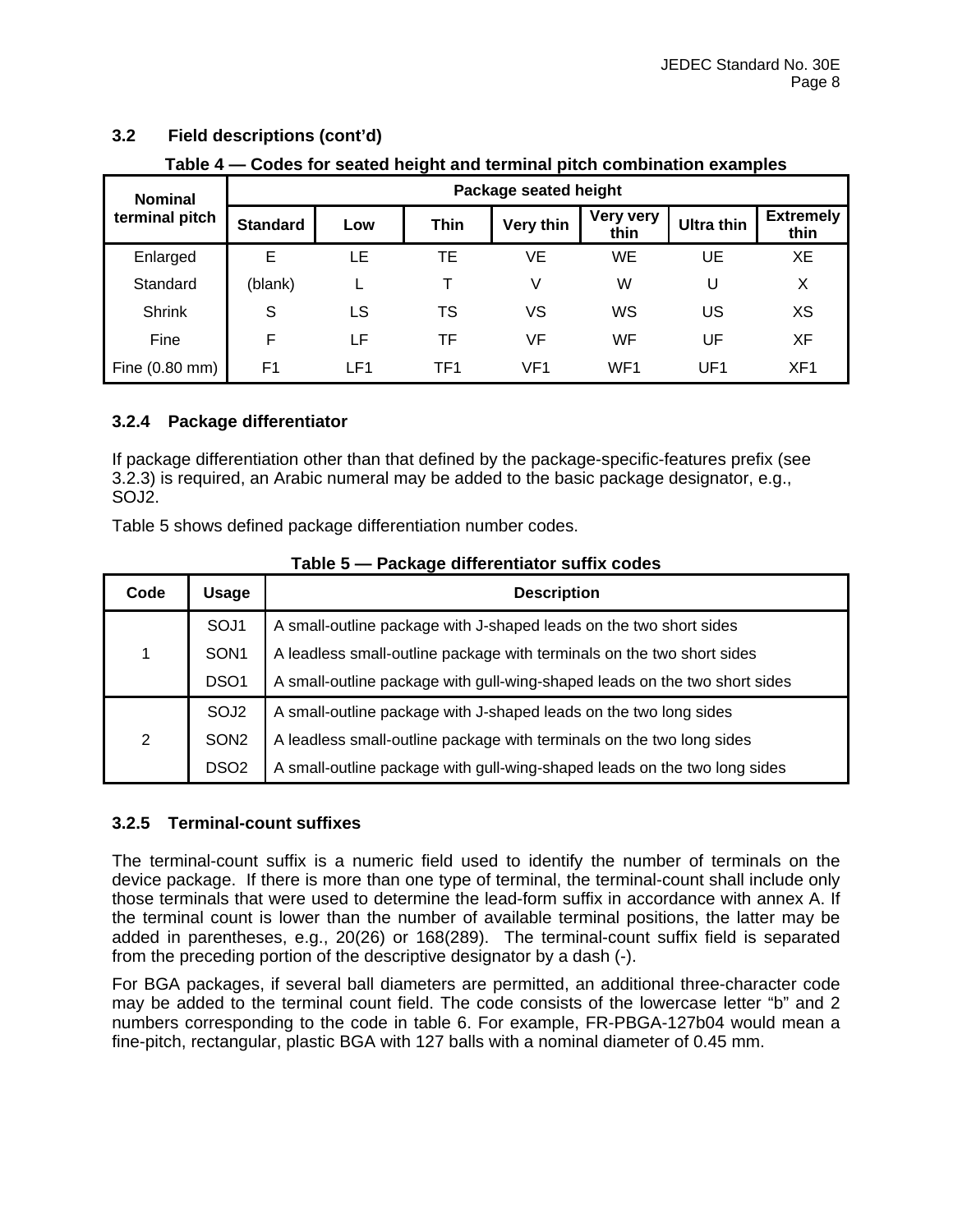#### **3.2.5 Terminal-count suffixes (cont'd)**

| Code            | <b>Description</b>                |
|-----------------|-----------------------------------|
| <b>b01</b>      | nominal ball diameter $= 0.75$ mm |
| <b>b02</b>      | nominal ball diameter $= 0.60$ mm |
| b03             | nominal ball diameter $= 0.50$ mm |
| b04             | nominal ball diameter $= 0.45$ mm |
| <b>b05</b>      | nominal ball diameter $= 0.40$ mm |
| <b>b06</b>      | nominal ball diameter $= 0.35$ mm |
| <b>b07</b>      | nominal ball diameter $= 0.30$ mm |
| b <sub>08</sub> | nominal ball diameter $= 0.25$ mm |
| b09             | nominal ball diameter $= 0.20$ mm |
| <b>b10</b>      | nominal ball diameter $= 0.17$ mm |

#### **Table 6 — BGA ball diameter codes**

#### **3.2.6 Supplemental-information field**

A supplemental-information field, beginning with a slash (/), may be appended to the descriptive designator. When applied, the field normally refers to nominal package dimensions (see annex B). An optional use for this field may be allowed for reference to an outline drawing, a company package code, or a specific variation of a registered outline.

The slash signifies the beginning of the supplemental-information field. There shall be no space between the slash and the preceding field.

An example of the usage of the supplemental field would be this description for MO-086B, variation AC: PQFP-68/bumpered, English pitch.

#### **3.3 New descriptive codes**

If a new package is proposed that does not conform to one of the designated field character codes, the JEDEC JC-11 Committee on Mechanical Standardization may include a new code for that package characteristic in the next issue of this document.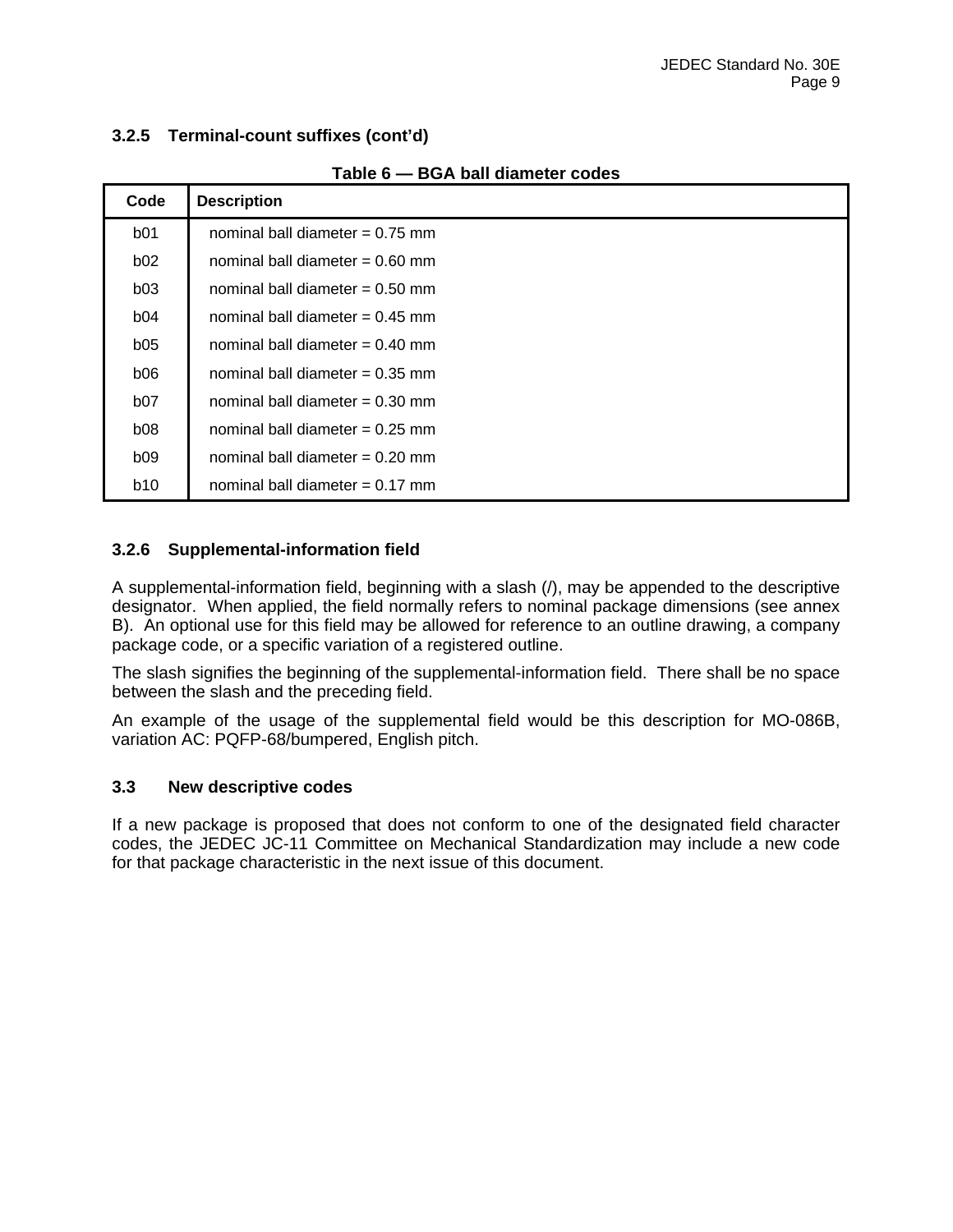#### **Annex A** (Normative) **Derivation of Basic Package Designators and Common Names**

#### **A.1 Package-outline-style codes**

The basic package designator is a three-character code comprising a two-character package outline style code and either a preceding terminal-position code or a succeeding lead-form (or terminal-shape) code (see A.2 and A.3). Table A.1 shows the two-character package outline style codes.

The use of a preceding or succeeding code to complete the basic package designator is determined by existing code usage or by the need to define the most important package characteristics. The current combination three-letter package designators are described in Table 1.

| Package<br>style code | Package type                                                                                              |
|-----------------------|-----------------------------------------------------------------------------------------------------------|
| CP                    | Clamped Package (Press-Pack)                                                                              |
| CY                    | Cylinder or Can                                                                                           |
| DB.                   | Disk Button                                                                                               |
| <b>DS</b>             | Die-size Array                                                                                            |
| FM                    | Flange Mount                                                                                              |
| GA                    | <b>Grid Array</b>                                                                                         |
| IM                    | In-Line Module                                                                                            |
| IP                    | In-Line Package                                                                                           |
| LF                    | Long Form                                                                                                 |
| MA.                   | Microelectronic Assembly                                                                                  |
| PF                    | Press Fit                                                                                                 |
| PM.                   | Post or Stud Mount                                                                                        |
| QF                    | Quad Flatpack (terminals exit parallel to the seating plane on four sides of the package)                 |
| SO                    | Small Outline (terminals exit parallel to the seating plane on only two opposite sides of<br>the package) |
| SS                    | <b>Special Shape</b>                                                                                      |
| <b>UC</b>             | Uncased Chip                                                                                              |
| VP                    | Vertical Surface-Mount Package                                                                            |
| WL                    | Wafer-level Array                                                                                         |

#### **Table A.1 — Package-outline-style codes**

#### **A.2 Terminal-position prefix**

The two-letter package-outline-style code may be supplemented with a single-letter prefix that identifies the physical terminal positions or, if applicable, the device footprint, e.g., DIP, PGA, SIP, ZIP.

Table A.2 shows one-letter terminal-position prefix codes.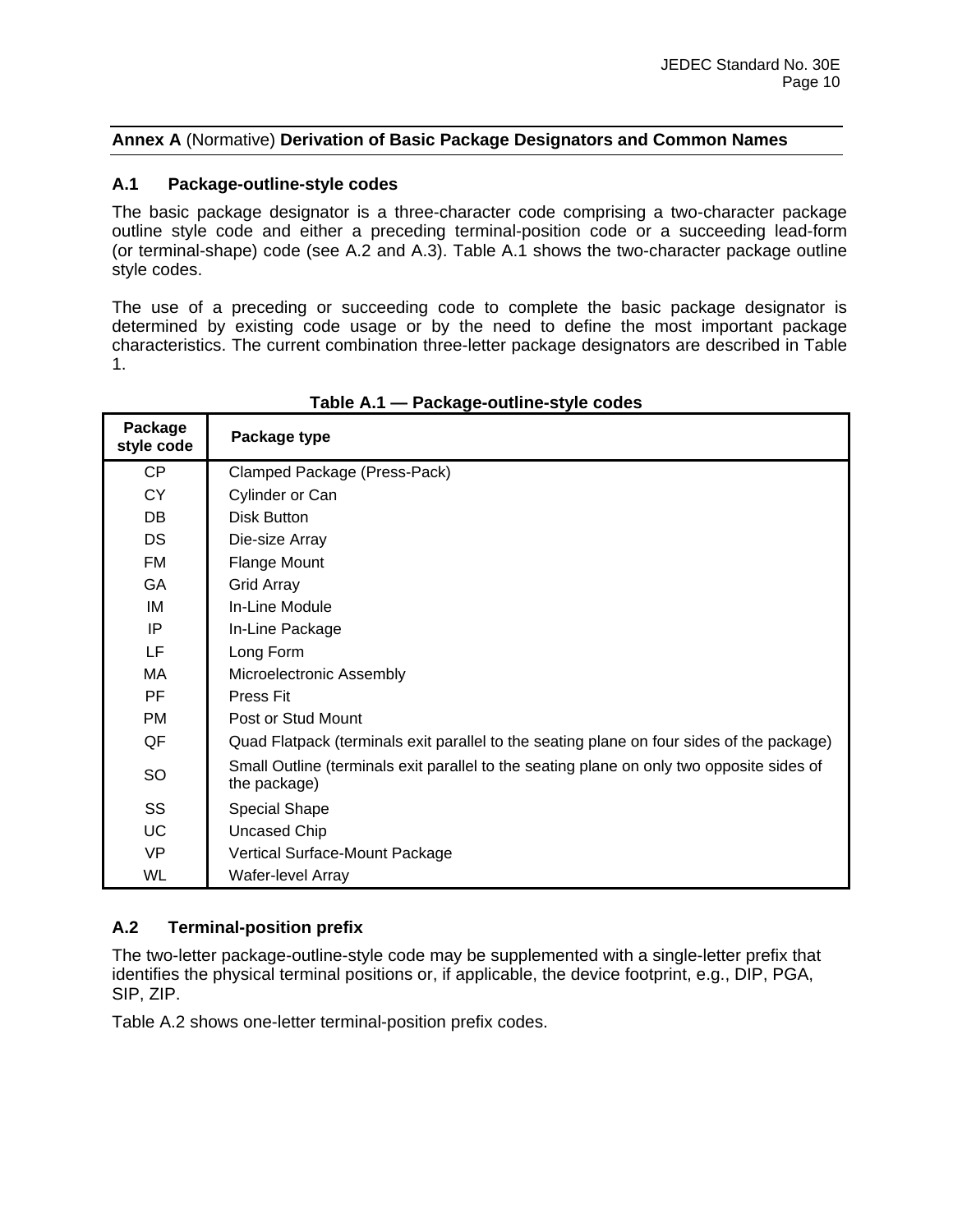#### **A.2 Terminal-position prefix (cont'd)**

| Code                                                                                                         | <b>Name</b>       | <b>Position</b>                                                                                                                   |  |  |  |
|--------------------------------------------------------------------------------------------------------------|-------------------|-----------------------------------------------------------------------------------------------------------------------------------|--|--|--|
| A                                                                                                            | Axial             | Terminals extend from both ends in the direction of the major axis of a<br>cylindrical or elliptical package                      |  |  |  |
| B                                                                                                            | <b>Bottom</b>     | Terminals extend to or through the seating plane                                                                                  |  |  |  |
| $\mathsf C$                                                                                                  | Column            | Terminals are perpendicular to the seating plane and consist of solid or<br>metallized extensions (e.g., solder)                  |  |  |  |
| D                                                                                                            | Dual              | Terminals are on opposite sides of a square or rectangular package or located<br>in two parallel rows on one surface              |  |  |  |
| E                                                                                                            | End               | Terminals are package endcaps having circular or elliptical cross section                                                         |  |  |  |
| P                                                                                                            | Perpendicul<br>ar | Terminals are perpendicular to seating plane on a square or rectangular<br>package. (Restricted to GA package-outline style)      |  |  |  |
| Q                                                                                                            | Quad              | Terminals are on the four sides of a square or rectangular package or<br>arranged in a square or rectangle pattern on one surface |  |  |  |
| $\mathsf{R}$                                                                                                 | Radial            | Terminals extend radially from the periphery of a cylindrical or spherical<br>package                                             |  |  |  |
| S                                                                                                            | Single            | Terminals are on one side or surface of a square or rectangular package in a<br>single row                                        |  |  |  |
| Z                                                                                                            | Zigzag            | Terminals are on one surface of a square or rectangular package arranged in a<br>staggered configuration                          |  |  |  |
| <b>NOTE</b><br>References to package shape do not take account of flanges, notches, or other irregularities. |                   |                                                                                                                                   |  |  |  |

**Table A.2 — Prefixes for terminal position** 

#### **A.3 Lead-form (or terminal-shape) suffix**

The two-letter package-outline-style code may be supplemented with a single-letter suffix that identifies the standard form or shape of the lead. Table A.3 shows one-letter lead-form (or terminal-shape) suffix codes. Figure A.1 illustrates the lead forms and terminal shapes.

If more than one type of terminal is present, the terminals carrying the principal current determine the lead-form code. If one of these terminals is a mounting stud or flange, its shape shall not govern the choice of lead-form (or terminal-shape) suffix because that is described by the package-outline-style code. Examples are illustrated in figure C.1.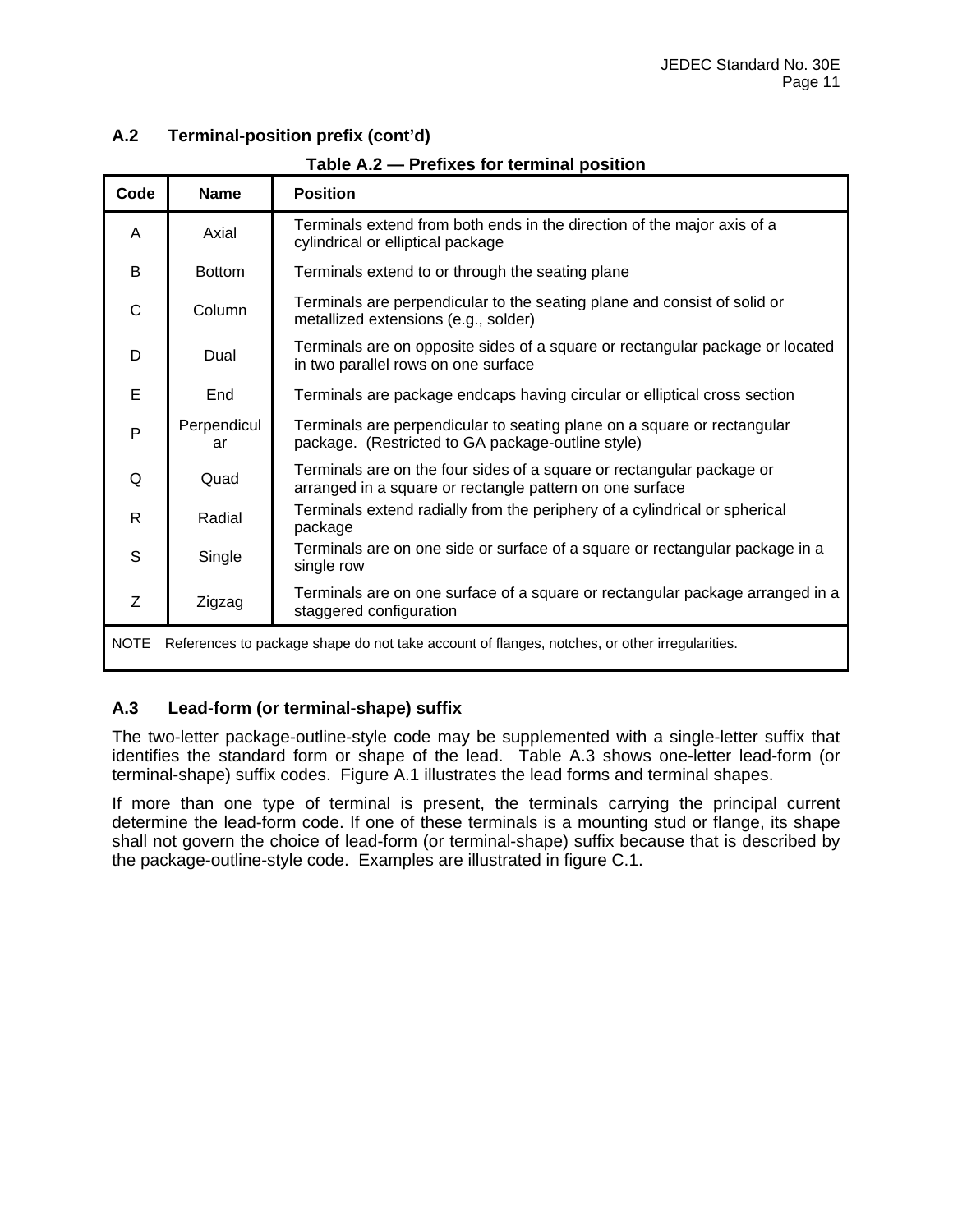#### **A.3 Lead-form (or terminal-shape) suffix (cont'd)**

| Table A.3 — Suffixes for lead form (or terminal shape) |  |
|--------------------------------------------------------|--|
|--------------------------------------------------------|--|

| Code | Form/shape            | <b>Description</b>                                                                                                                                          |
|------|-----------------------|-------------------------------------------------------------------------------------------------------------------------------------------------------------|
| B    | Ball                  | A solder ball for attachment perpendicular to the land structure                                                                                            |
| C    | C bend                | A C-shaped noncompliant lead bent down and under the package body                                                                                           |
| D    | Solder lug            | A lug terminal on the package                                                                                                                               |
| F    | Flat                  | A compliant, or noncompliant, unformed flat lead that extends away from the<br>body of the package                                                          |
| G    | Gull wing             | A compliant lead bent down from the body of the package with a foot at the<br>end pointing away from the package                                            |
| H    | High-current<br>cable | A lug terminal at the end of a flexible lead                                                                                                                |
| I    | Insulated             | A flat lead formed by depositing a thin conductor onto a insulating film                                                                                    |
| J    | J bend                | A J-shaped compliant or noncompliant lead bent down and back under the<br>body of the package                                                               |
| L    | L bend                | An L-shaped compliant lead intended for surface mounting                                                                                                    |
| N    | No lead               | Metallized terminal pads located on the bottom surface of the package                                                                                       |
| P    | Pin                   | A tempered lead extending from the body of the package and intended for<br>insertion into a plated through-hole in a printed circuit board or into a socket |
| Q    | Quick connect         | A tab-like terminal extending from the body of the package                                                                                                  |
| R    | Wraparound            | A metallized noncompliant terminal wrapped around the package body                                                                                          |
| S    | S bend                | An S-shaped compliant lead bent under the body of the package                                                                                               |
| T    | Through-hole          | A terminal with flat or V-shaped cross section intended for attachment to a<br>through-hole in the land structure                                           |
| U    | J inverted            | A J-shaped compliant or noncompliant lead bent down from the body of the<br>package with the curved end pointing away from the package                      |
| W    | Wire                  | An untempered wire lead extending from the body of the package                                                                                              |
| Y    | <b>Screw</b>          | A threaded hole                                                                                                                                             |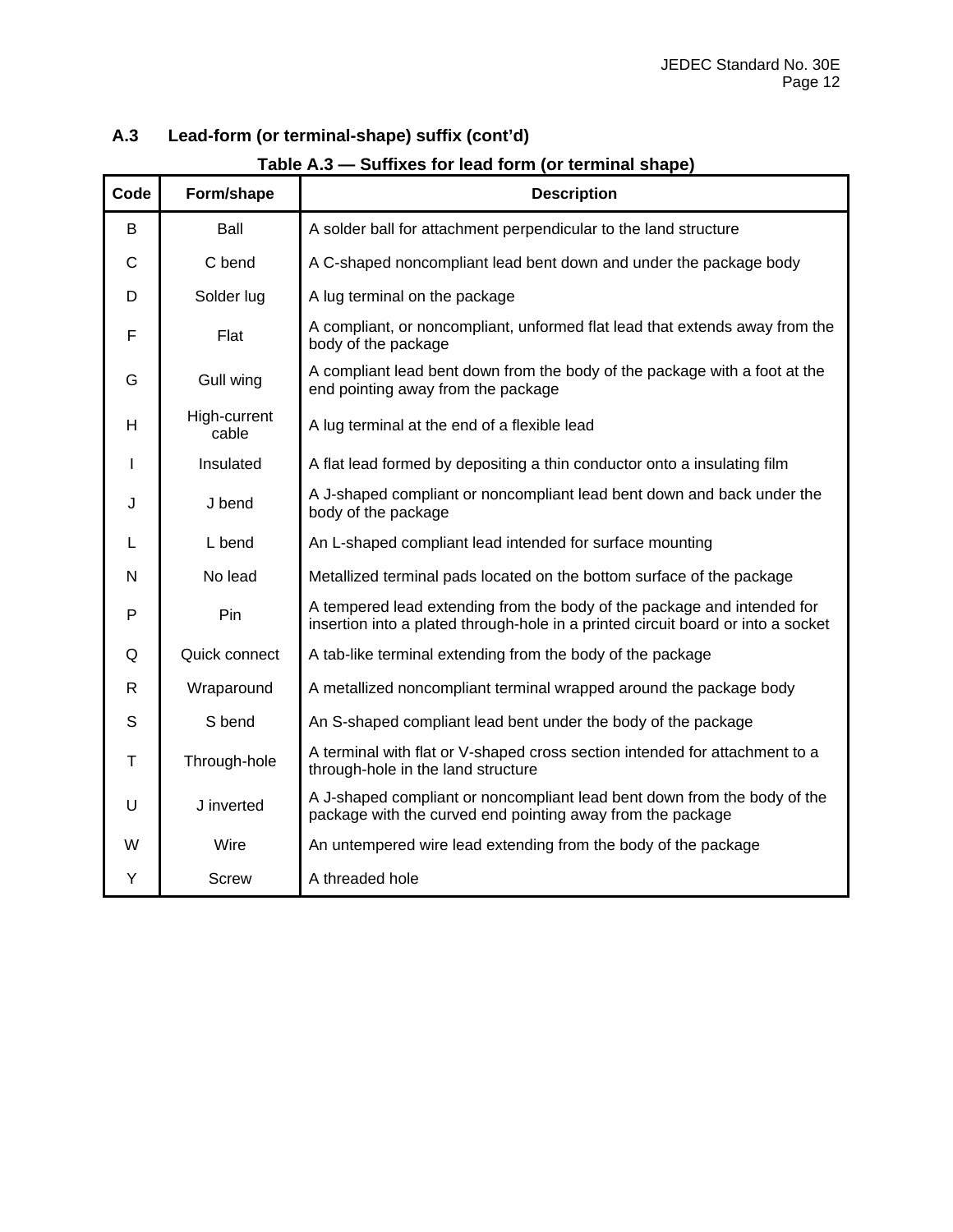

**Figure A.1 — Illustrations of lead form (or terminal shape)**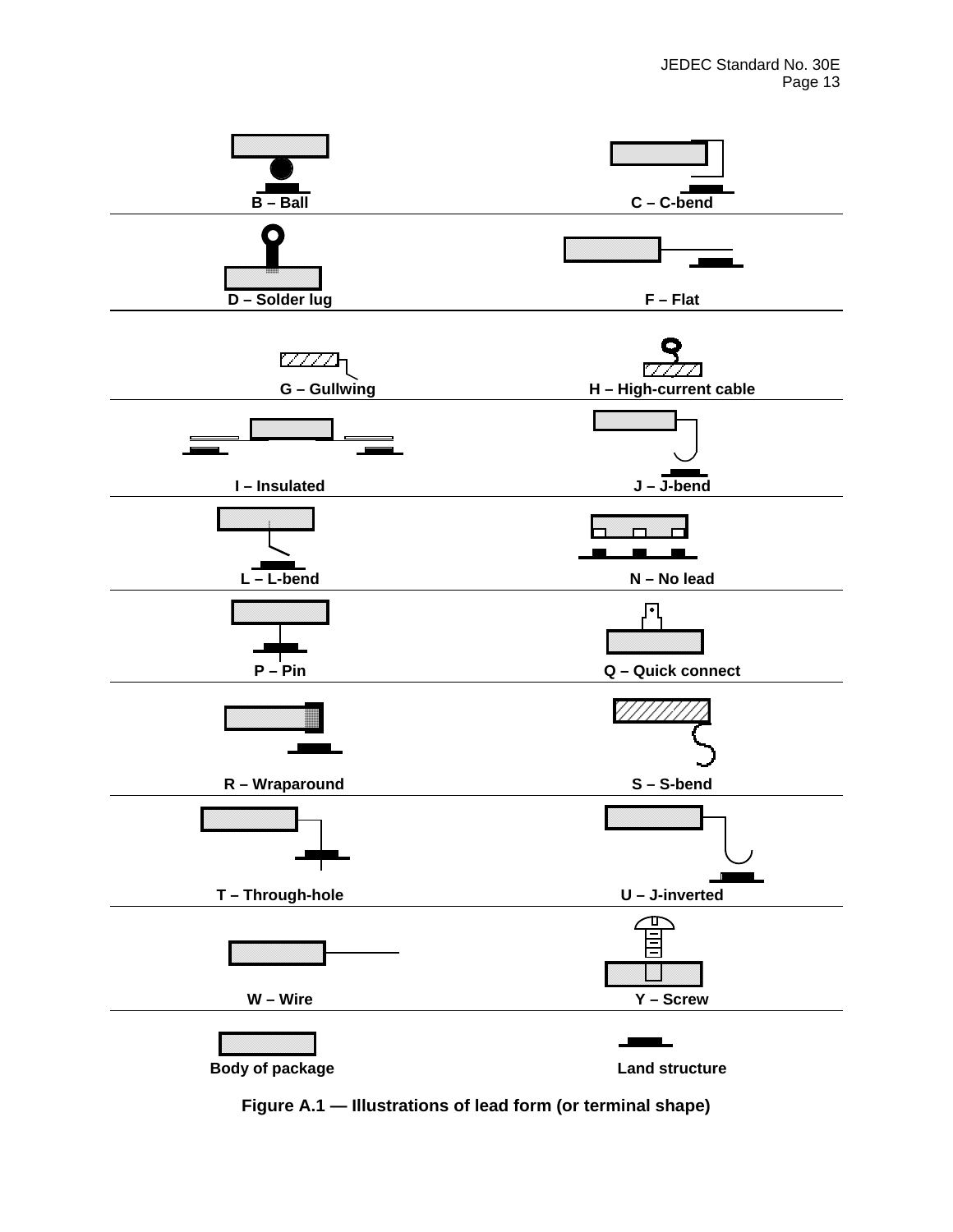#### **Annex B** (Informative) **Dimensions Used in the Supplemental Information Field**

Two fields separated by a dash (-) may be included in the supplemental information field (see 3.2.6) to indicate dimensional aspects of the package.

The first field specifies the two major nominal package dimensions (as determined by the basic package designator, see table B.1), e.g.*,* body width and body length, seated height and body length, or body length and terminal row spacing.

The second field specifies the terminal pitch, e.g.*,* 2.54 or 0.100. When a value less than one is written, a zero must precede the decimal sign.

| <b>Basic</b><br>package<br>designator                                                                            | <b>Nominal dimension</b>           | Unit of<br>measuremen<br>t | <b>Examples</b>       |
|------------------------------------------------------------------------------------------------------------------|------------------------------------|----------------------------|-----------------------|
| <b>BGA</b>                                                                                                       | Body length & width                | mm                         | 14x14 or S14          |
| <b>DIM</b>                                                                                                       | Seated height & body length        | mm                         | 25.4x67.6             |
| <b>DSB</b>                                                                                                       | Body length & width                | mm                         | 5x4                   |
| <b>DSO</b>                                                                                                       | Body length & width                | mm                         | 11x4.4                |
| <b>DIP</b>                                                                                                       | Body length & terminal row spacing | inch                       | 1.25x0.1              |
| <b>LGA</b>                                                                                                       | Body size (square)                 | mm                         | 27x27U or S27U        |
| <b>PGA</b>                                                                                                       | Body size (square)                 | inch                       | S1.15U                |
| QFF                                                                                                              | Body length & width                | inch                       | 1.154x1.154 or S1.154 |
| QFJ                                                                                                              | Body length & width                | inch                       | 1.154x1.154 or S1.154 |
| QFN                                                                                                              | Body length & width                | mm                         | 3.5x3.5 or S3.5       |
| QFP                                                                                                              | Body length & width                | mm                         | 10x10 or S10          |
| <b>SIM</b>                                                                                                       | Body length & width                | mm                         | 25.4x67.6             |
| <b>SIP</b>                                                                                                       | Seated height & body length        | mm                         | 1x4.5                 |
| SOJ                                                                                                              | Body length & width                | mm                         | 0.3x0.675             |
| SON                                                                                                              | Body length & width                | mm                         | 0.6x1                 |
| UCI                                                                                                              | Tape body size                     | mm                         | 28x28 or S28          |
| <b>WLB</b>                                                                                                       | Body length & width                | mm                         | 4x3                   |
| <b>ZIP</b>                                                                                                       | Seated height & body length        | inch                       | 9.25x26.65            |
| NOTE Leading "R" and "S" indicate rectangular or square, respectively. Rectangular is also indicated by the code |                                    |                            |                       |

#### **Table B.1 — Nominal package dimensions**

NOTE Leading "R" and "S" indicate rectangular or square, respectively. Rectangular is also indicated by the code "R" in the package-specific-features field when it is necessary to differentiate between square and rectangular body types. Trailing "D" and "U" here indicate cavity-down or cavity-up, respectively.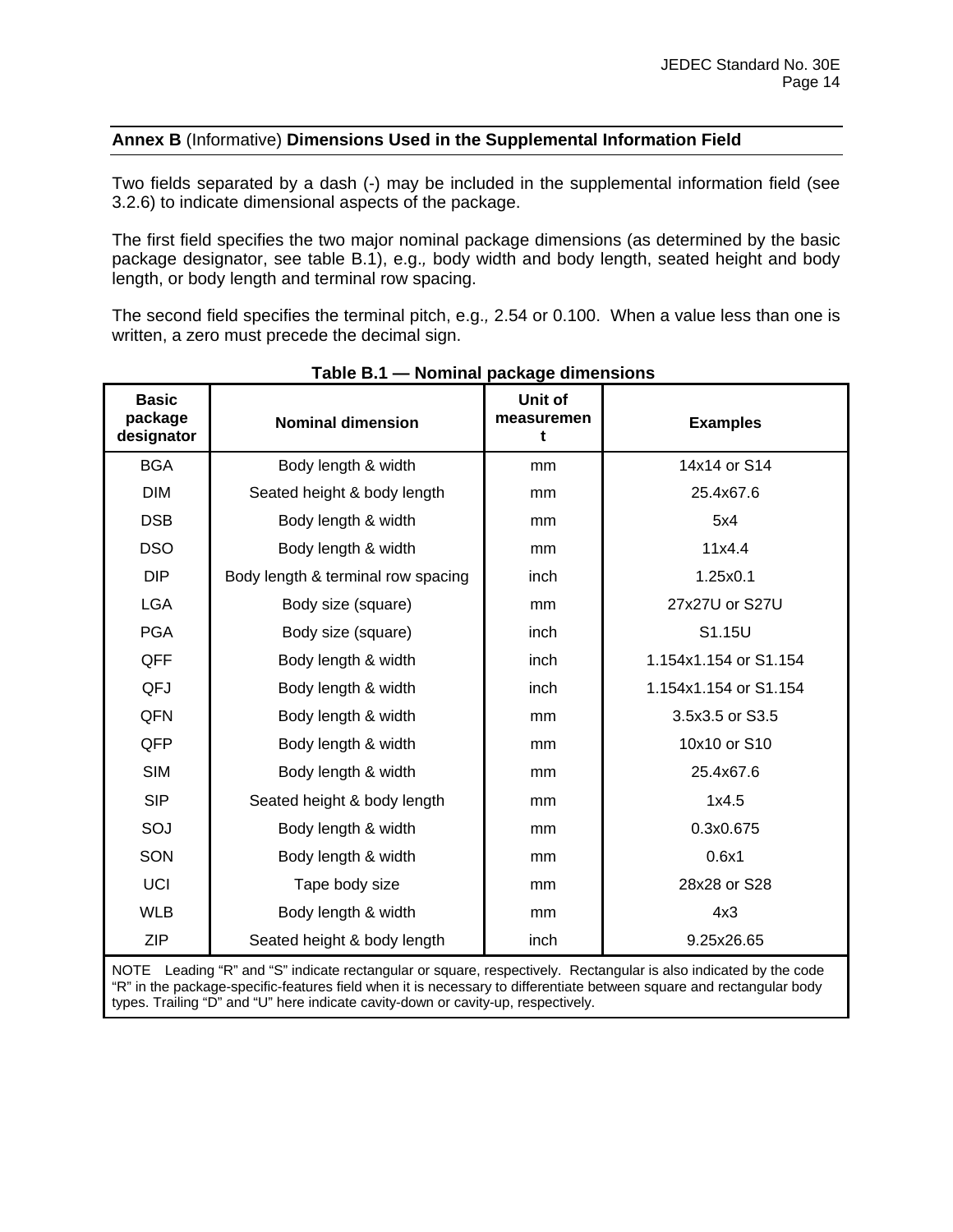#### **Annex C** (Informative) **Application of the Descriptive Designation System**

#### **C.1 Objectives of the package designation system**

The objectives of the descriptive designation system as described in the early versions of this standard were

- 1) to define and legitimize the then-existing abbreviations and acronyms without requiring changes in their usage, and
- 2) to provide a coherent system for generating new codes for packages as they were developed.

To accomplish the first objective, within a coherent system, the meanings of some of the existing abbreviations were changed. For example:

 ball-grid array (BGA) became *bottom* grid array, and pin-grid array (PGA) became *perpendicular* grid array.

It must be emphasized that, as originally standardized, this designation system did not require changes to the existing common names or abbreviations.

Common names are often developed by nontechnical advertising or marketing persons (and often trademarked) to distinguish sometimes minor differences between that manufacturer's product and the competition's product. **It is not the purpose of this standard to define or in any way control the development of these common names.** This is true even though the descriptive designation system shown here could lead to a systematized naming convention.

To avoid misunderstandings (especially when translating between different languages), it is strongly recommended that the descriptive designator be determined first for any package type, and then the common name be derived **from** that designator. For example TF-PQFP should be read as "**T**hin **F**ine-pitch **P**lastic **Q**uad **F**lat **P**ack". To describe this package as "plastic thin finepitch … " would therefore be deprecated.

#### **C.2 Common names**

Table C.1 lists examples of applications of the descriptive designation system. It does not demonstrate all possible combinations of package-outline-style codes (see A.1), terminalposition prefixes (see A.2), and lead-form (or terminal shape) suffixes (see A.3).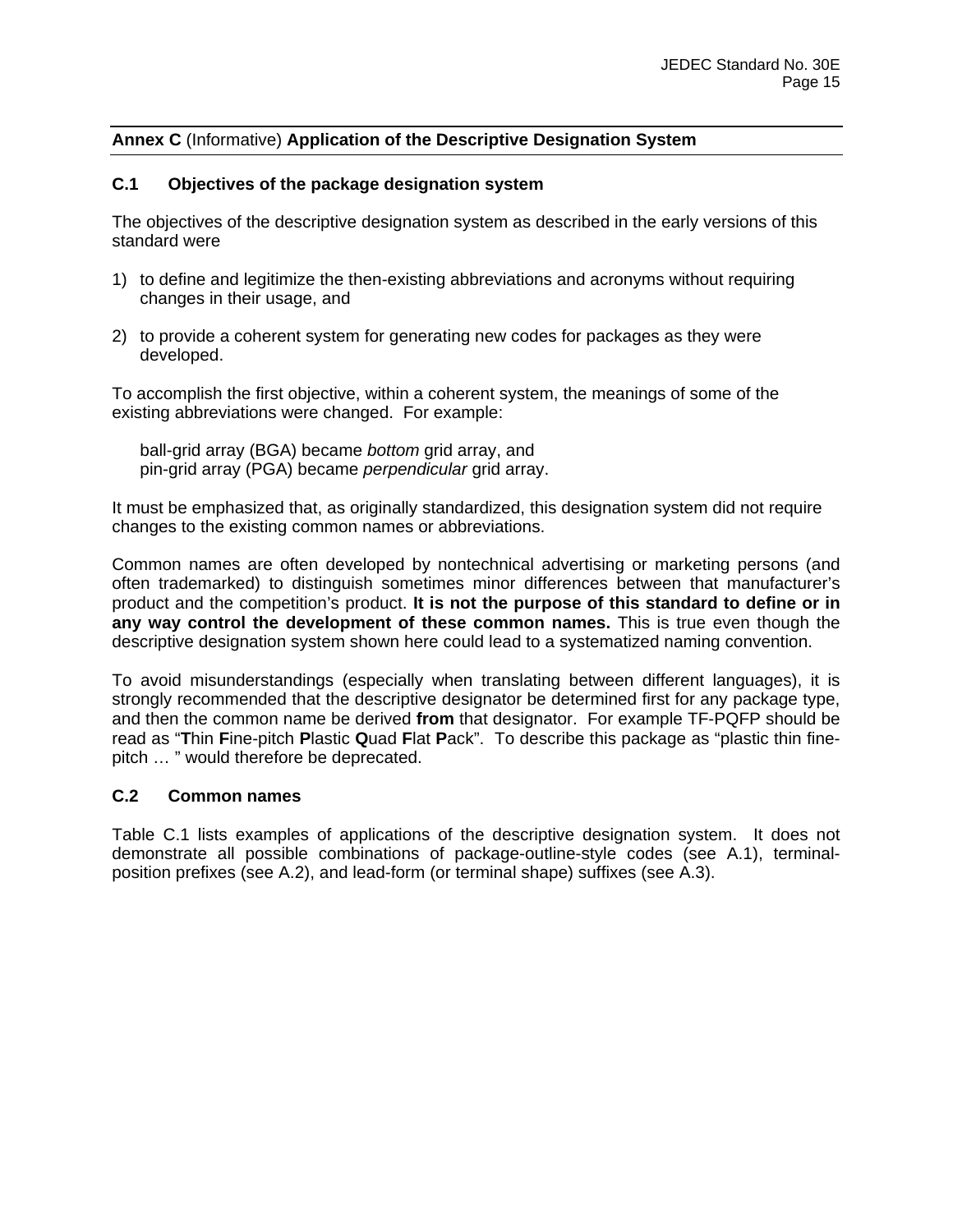| <b>Common</b><br>package<br>designation | Common package name           | <b>Example JEDEC</b><br>outline number * | <b>Example JESD30</b><br>descriptive designator |
|-----------------------------------------|-------------------------------|------------------------------------------|-------------------------------------------------|
| <b>BGA</b>                              | ball-grid array               | MO-149AA-1X                              | <b>TBGA-196</b>                                 |
|                                         |                               | MS-034CAG-2                              | <b>PBGA-121</b>                                 |
|                                         |                               | <b>MS-028AB</b>                          | R-PBGA-153                                      |
| <b>CC</b>                               | chip carrier                  | see CCC, CLCC, LCC, and PLCC             |                                                 |
| CCC                                     | ceramic chip carrier          | <b>MO-087AD</b>                          | CQFJ-68                                         |
| cerquad                                 | ceramic quad flatpack         | <b>MO-060AB</b>                          | <b>GQFF-132</b>                                 |
|                                         |                               | <b>MO-087AD</b>                          | GQFJ-68                                         |
| cerDIP                                  | ceramic DIP                   | <b>MS-030AB</b>                          | GDIP-14                                         |
| <b>CDIP</b>                             | ceramic dual in-line package  | <b>MS-015AE</b>                          | CDIP-20                                         |
| <b>CGA</b>                              | column-grid array             | <b>MO-158AF</b>                          | E-CCGA-484                                      |
|                                         |                               | MO-159AA-1                               | ER-CCGA-336                                     |
|                                         |                               | MO-159CB-1                               | <b>FR-CCGA-1302</b>                             |
| <b>CLCC</b>                             | ceramic leaded chip carrier   | <b>MS-008BD</b>                          | CQFJ-68                                         |
|                                         | ceramic leadless chip carrier | MS-014AJ                                 | CQFN-96                                         |
| <b>CPGA</b>                             | ceramic pin-grid array        | <b>MS-017BK</b>                          | <b>CPGA-361</b>                                 |
| <b>CSP</b>                              | chip-scale package            | see DSBGA and WLBGA                      |                                                 |
| <b>DIMM</b>                             | dual in-line memory module    | <b>MO-160AA</b>                          | R-PDIM-72                                       |
| <b>DIP</b>                              | dual in-line package          | <b>MS-001AG</b>                          | PDIP-28                                         |
| <b>DSBGA</b>                            | die-size BGA                  | MO-207AA-2                               | TFR-PDSB-40                                     |
| <b>DSO</b>                              | small-outline gull wing       | <b>MS-012AC</b>                          | <b>PDSO-16</b>                                  |
| <b>FP</b>                               | flatpack                      | <b>MS-022AB</b>                          | PQFP-44                                         |
|                                         |                               | <b>MO-060AA</b>                          | <b>CQFF-132</b>                                 |
|                                         |                               | <b>MO-070AD</b>                          | CSOF-24                                         |
| <b>FBGA</b>                             | fine-pitch BGA                | <b>MO-205AF</b>                          | LF-PBGA-225                                     |
| <b>FRBGA</b>                            | fine-pitch, rectangular BGA   | MO-210AF-1                               | TFR-PBGA-64 (96)                                |
| <b>FQFP</b>                             | fine-pitch quad flatpack      | <b>MS-029CC</b>                          | F-PQFP-120                                      |
| <b>LCC</b>                              | leadless chip carrier         | <b>MO-041AB</b>                          | R-CQFN-32                                       |
|                                         |                               | <b>MS-009AD</b>                          | CQFN-32                                         |
| <b>LCCC</b>                             | leadless ceramic chip carrier | MO144AA                                  | CSON-20 (26)                                    |
| <b>LGA</b>                              | land grid array               | <b>MO-222DA</b>                          | VFR-XLGA-35                                     |
| <b>PGA</b>                              | pin-grid array                | <b>MO-067BH</b>                          | CPGA-256                                        |

**Table C.1 — Descriptive designation system illustrative examples**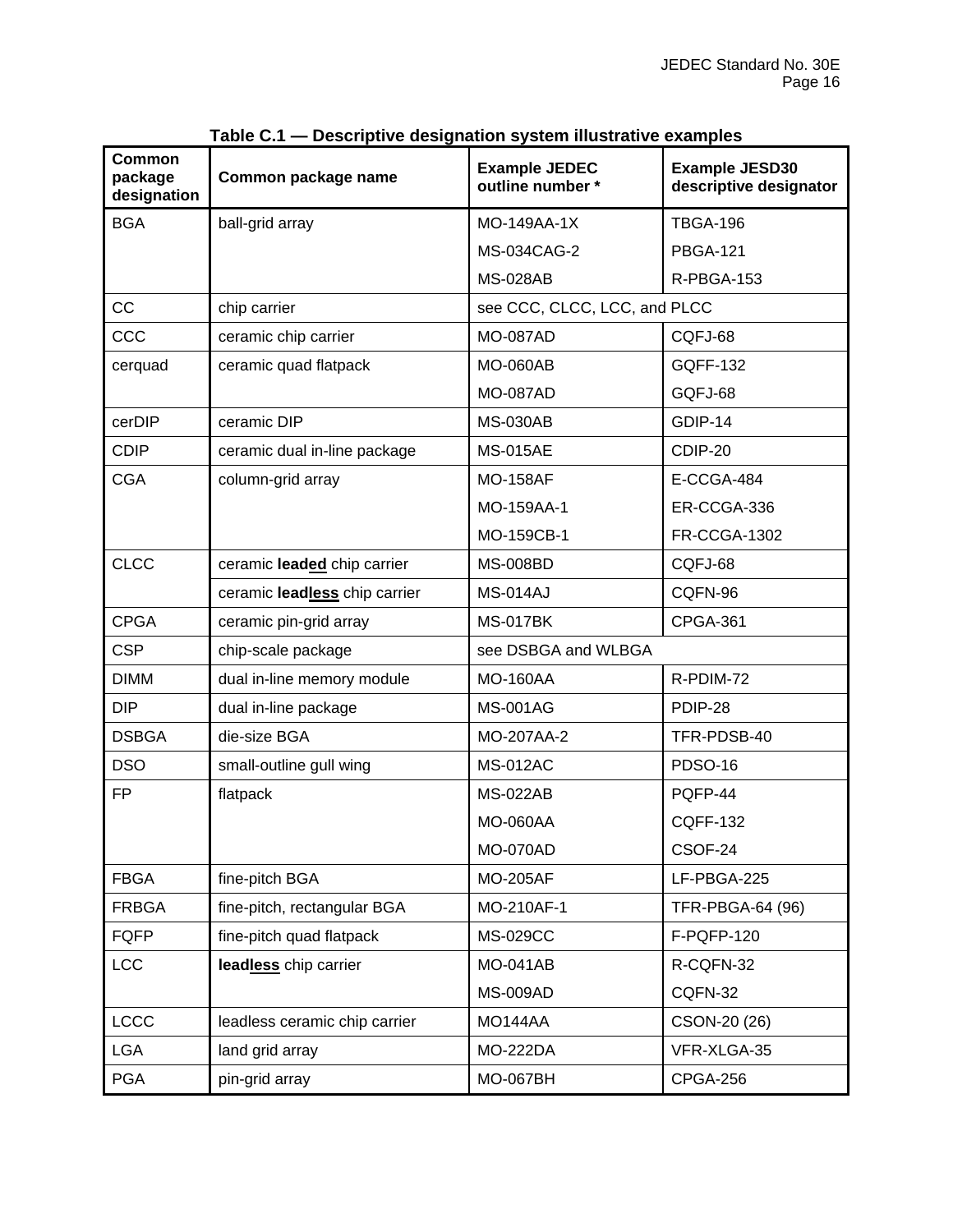| <b>Common</b><br>package<br>designation                                                                                                                                                                                                       | Common package name                | <b>Example JEDEC</b><br>outline number *                                               | <b>Example JESD30</b><br>descriptive designator |
|-----------------------------------------------------------------------------------------------------------------------------------------------------------------------------------------------------------------------------------------------|------------------------------------|----------------------------------------------------------------------------------------|-------------------------------------------------|
| <b>PLCC</b>                                                                                                                                                                                                                                   | plastic leaded chip carrier        | <b>MS-016AD</b>                                                                        | R-PQFJ-28                                       |
|                                                                                                                                                                                                                                               |                                    | <b>MS-018AB</b>                                                                        | PQFJ-28                                         |
| <b>PQFP</b>                                                                                                                                                                                                                                   | plastic quad flatpack              | MS-026ADA                                                                              | T-PQFP-44                                       |
|                                                                                                                                                                                                                                               |                                    | MS-026BDA                                                                              | L-PQFP-44                                       |
| QFN                                                                                                                                                                                                                                           | no-lead quad flatpack              | MO-239DDC                                                                              | HVF-PQFN-112                                    |
|                                                                                                                                                                                                                                               |                                    | MO-243WHHD                                                                             | HWF-PQFN-B32                                    |
| QFP                                                                                                                                                                                                                                           | quad flatpack                      | <b>MO-060AA</b>                                                                        | <b>CQFF-132</b>                                 |
|                                                                                                                                                                                                                                               |                                    | <b>MO-060AB</b>                                                                        | <b>GQFF-132</b>                                 |
|                                                                                                                                                                                                                                               |                                    | MS-022GB-1                                                                             | PQFP-80                                         |
| <b>SIMM</b>                                                                                                                                                                                                                                   | single in-line memory module       | <b>MO-116AB</b>                                                                        | R-PSIM-72                                       |
| <b>SIP</b>                                                                                                                                                                                                                                    | single in-line package             | <b>MO-055AB</b>                                                                        | CSIP-16                                         |
|                                                                                                                                                                                                                                               |                                    | <b>TO-260AA</b>                                                                        | CSIP-3                                          |
| SO                                                                                                                                                                                                                                            | small outline                      | see DSO, SOD, SOIC, SOJ, SOL, SON, SOP, SOT,<br>SSOP, TSOP, TSOP I, TSOP II, and TSSOP |                                                 |
| SOD                                                                                                                                                                                                                                           | small-outline diode                | <b>DO-215AA</b>                                                                        | PDSO-2                                          |
| SOH                                                                                                                                                                                                                                           | small-outline heat slug            | <b>MO-184AE</b>                                                                        | H-PDSO-20                                       |
| <b>SOIC</b>                                                                                                                                                                                                                                   | small-outline integrated circuit   | <b>MS-012AC</b>                                                                        | <b>PDSO-16</b>                                  |
| SOJ                                                                                                                                                                                                                                           | small-outline J-lead               | <b>MS-023AB</b>                                                                        | PSOJ-20(26)                                     |
| SON                                                                                                                                                                                                                                           | no-lead small-outline package      | <b>MO-236BA</b>                                                                        | U-PSON-4                                        |
|                                                                                                                                                                                                                                               |                                    | MO-229VGJB                                                                             | UR-PSON-14                                      |
| <b>SOP</b>                                                                                                                                                                                                                                    | small-outline package              | <b>MO-180BA</b>                                                                        | <b>PDSO-56</b>                                  |
| <b>SOT</b>                                                                                                                                                                                                                                    | small-outline transistor           | <b>TO-243AA</b>                                                                        | PSOF-3/SOT89                                    |
| <b>SSOP</b>                                                                                                                                                                                                                                   | shrink small-outline package       | <b>MO-152BB</b>                                                                        | S-PDSO-24                                       |
| <b>TAB</b>                                                                                                                                                                                                                                    | tape automated bonding             | see TCP                                                                                |                                                 |
| <b>TCP</b>                                                                                                                                                                                                                                    | tape carrier package               | US-001EG-24                                                                            | S-PUCI-416                                      |
| <b>TSOP</b>                                                                                                                                                                                                                                   | thin small-outline package         | see TSOP I and TSOP II                                                                 |                                                 |
| <b>TSOPI</b>                                                                                                                                                                                                                                  | thin small-outline package, type 1 | <b>MO-142DC</b>                                                                        | <b>T-PDSO1-48</b>                               |
| <b>TSOP II</b>                                                                                                                                                                                                                                | thin small-outline package, type 2 | <b>MS-024BB</b>                                                                        | T-PDSO2-44(50)                                  |
| <b>TSSOP</b>                                                                                                                                                                                                                                  | thin shrink small-outline package  | <b>MO-153BC</b>                                                                        | TS-PDSO-28                                      |
| <b>WLBGA</b>                                                                                                                                                                                                                                  | wafer-level BGA                    | <b>MO-211BB</b>                                                                        | FR-PWLB-6                                       |
| The JEDEC outline registration or standard, or some other specification, defines the exact package type and<br><b>NOTE</b><br>dimensions A reference to this requistration standard or other specification may be annended to the descriptive |                                    |                                                                                        |                                                 |

#### **Table C.1 — Descriptive designation system illustrative examples (cont'd)**

dimensions. A reference to this registration, standard, or other specification may be appended to the descriptive designator in the supplemental field in accordance with 3.2.6, e.g., for the first entry in this table the JEDEC outline number might be added: TBGA-196/MO-149AA-1X.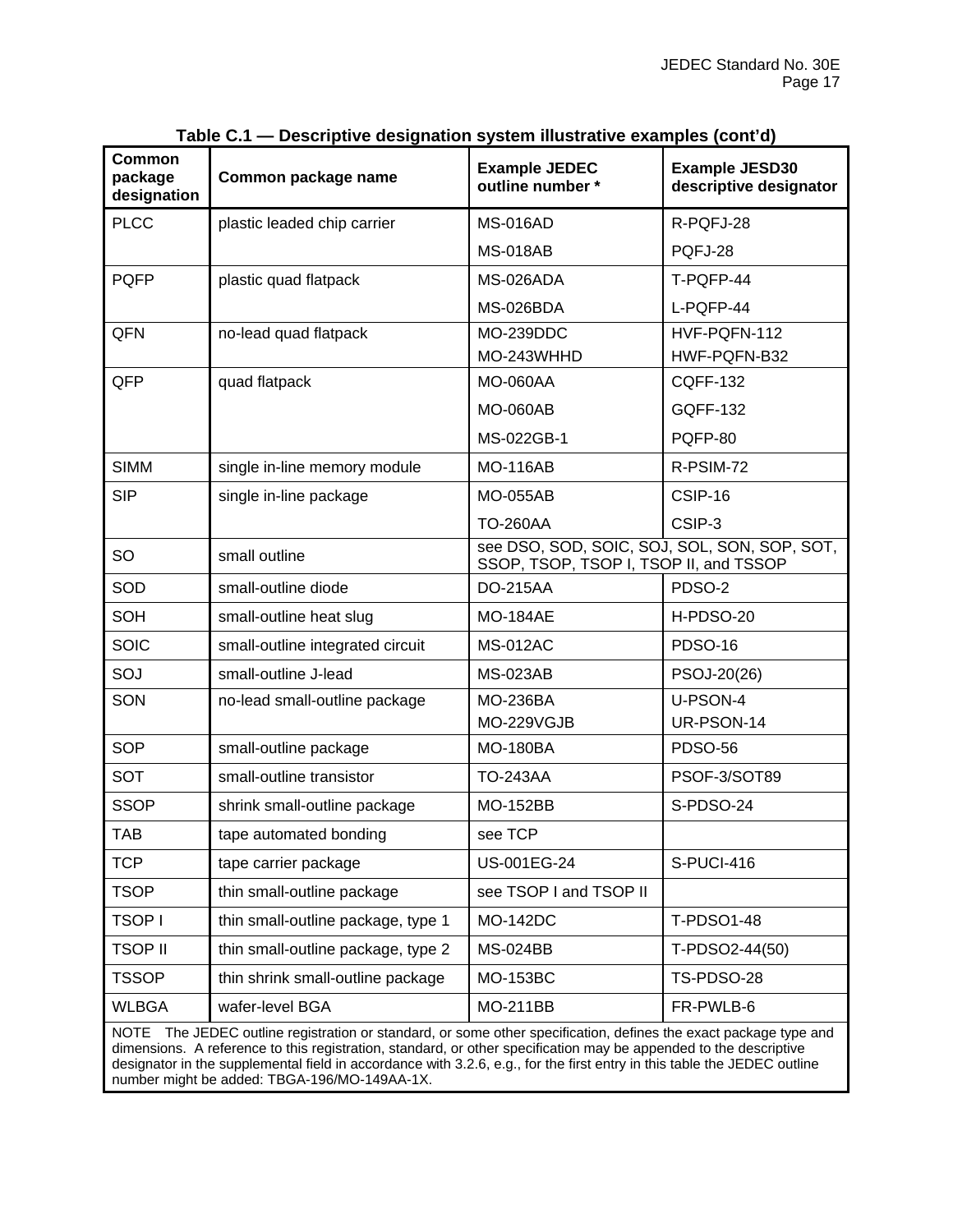

**Figure C.1 — Illustrations of some basic packages and their designators**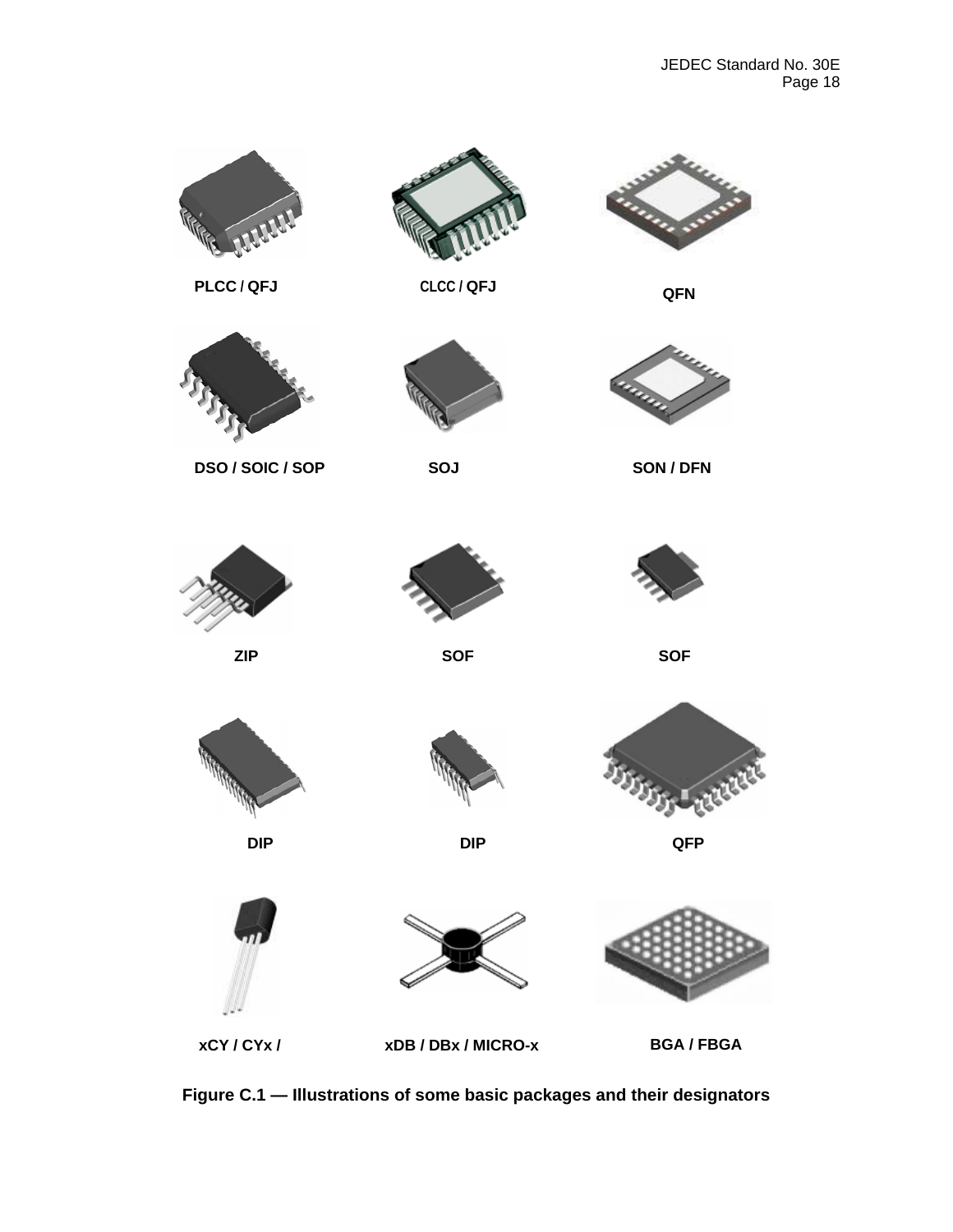

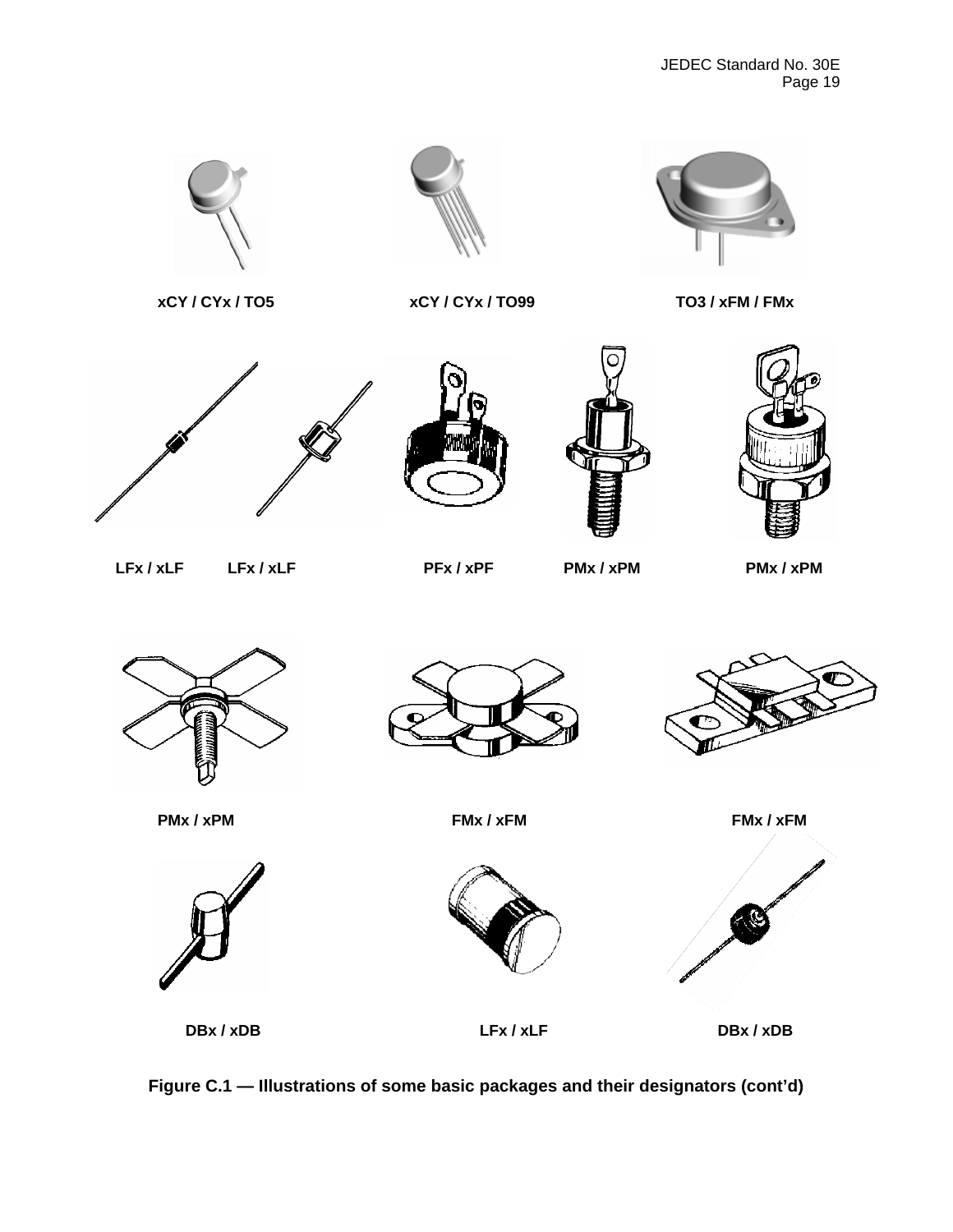#### **Annex D** (informative) **Package classification**

Semiconductor-device packages may be classified by form, basic type, or derivative type.

#### **D.1 Major classification**

Major classification (basic style) is determined by the primary method of attachment to the interconnect land structure. The following definitions apply:

**point-to-point-wiring device:** A device using flexible wire or cable, clamps, screws, or other means for electrical connection.

NOTE For the purposes of this standard "point-to-point-wiring device" incorporates lead-form codes D, H, Q and Y (see table A.3). The mounting surface may or may not be an electrical connection.

**surface-mount device (SMD):** A device intended for mounting on a single surface of the interconnect land structure.

NOTE For the purposes of this standard "surface-mount device" incorporates lead-form codes B, C, F, G, I, J, L, N, R, S and U (see table A.3).

**through-hole (or insert-mount) device:** A device intended for mounting on a land structure by inserting one or more of its terminals through holes in the structure.

NOTE For the purposes of this standard, "through-hole device" incorporates lead-form codes P, T, and W (see table A.3).

#### **D.2 Intermediate classification**

For purposes of classification, intermediate classification (or package-outline style) is represented by a two-letter package-outline-style code (see A.1) and the terminal-position prefix or lead-form suffix code. For example, "BGA" (bottom or ball-grid array) is a surface-mount device while "PGA" (perpendicular or pin-grid array) is a through-hole mount device.

#### **D.3 Minor classification**

Minor classification (or derivative package style) is defined as the further differentiation of the intermediate classification (basic package designator) by the addition of other designators to indicate terminal position (table A.2), package-body material (table 2), package specific feature code(s) (table 3), or lead-form code (table A.3).

The minor classification may also be used to define the first field of the optional detailing information field (see 3.3.6).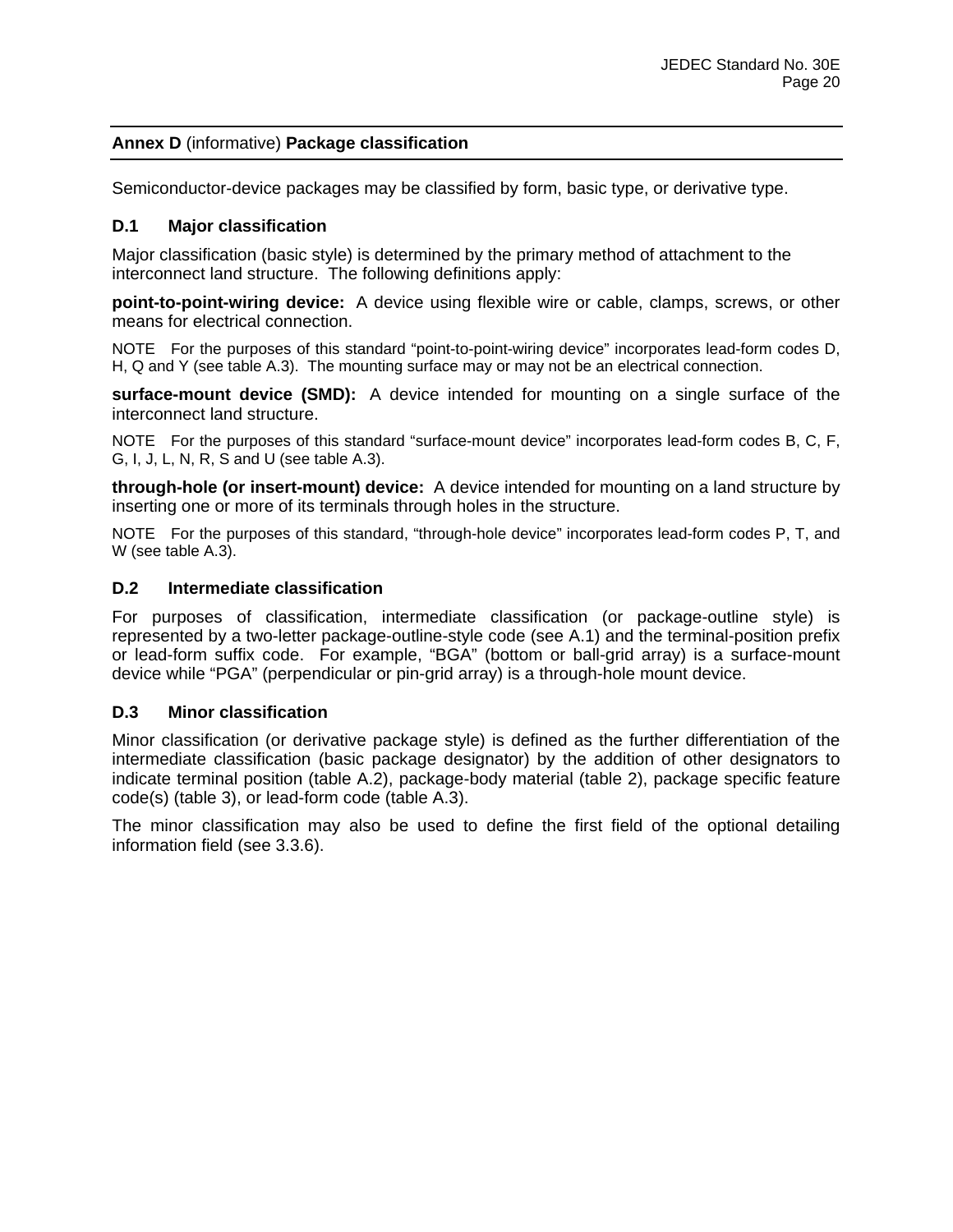| <b>Major</b><br>classification<br>(basic style) | <b>Intermediate</b><br>classification<br>(package outline style) | <b>Minor</b><br>classification<br>(derivative package style) |
|-------------------------------------------------|------------------------------------------------------------------|--------------------------------------------------------------|
| Surface-mount                                   | GA                                                               | <b>PBGA</b>                                                  |
| devices (SMD)                                   |                                                                  | <b>PTBGA</b>                                                 |
|                                                 | QF                                                               | <b>CQFB</b>                                                  |
|                                                 |                                                                  | <b>PQFJ</b><br><b>CQFP</b>                                   |
| (lead-form codes                                | <b>DB</b>                                                        |                                                              |
| <b>B</b> , C, F,                                | <b>FM</b>                                                        |                                                              |
| I, J,                                           | <b>FP</b>                                                        | <b>PQFF</b>                                                  |
| L, N, P, R,                                     |                                                                  | <b>CQFP</b>                                                  |
| $S$ , or $U$ )                                  | <b>LF</b>                                                        |                                                              |
|                                                 | SO                                                               | <b>CSOF</b>                                                  |
|                                                 |                                                                  | <b>PSOJ</b><br><b>PSON</b>                                   |
|                                                 |                                                                  | <b>PDSO</b>                                                  |
|                                                 |                                                                  | PDSO <sub>2</sub>                                            |
|                                                 | <b>VP</b>                                                        | <b>RSVP</b>                                                  |
| Through-hole-mount                              | <b>CY</b>                                                        |                                                              |
| devices                                         | <b>FM</b>                                                        |                                                              |
|                                                 | IP                                                               | CDIP, PSIP, PZIP                                             |
| (lead-form codes<br>T or W)                     | <b>PGA</b>                                                       | <b>CPGA</b>                                                  |
| Other devices                                   | <b>CP</b>                                                        |                                                              |
|                                                 | <b>FO</b>                                                        |                                                              |
|                                                 | LF                                                               |                                                              |
| (lead-form codes<br>D, H, N,                    | IM<br><b>MW</b>                                                  | RDIM, RSIM                                                   |
| $Q$ , or $Y$ )                                  | PF                                                               |                                                              |
|                                                 | <b>PM</b>                                                        |                                                              |
|                                                 | SS                                                               |                                                              |
|                                                 | $X -$                                                            |                                                              |
|                                                 |                                                                  |                                                              |

#### **Table D.1 – Semiconductor-device package classification examples**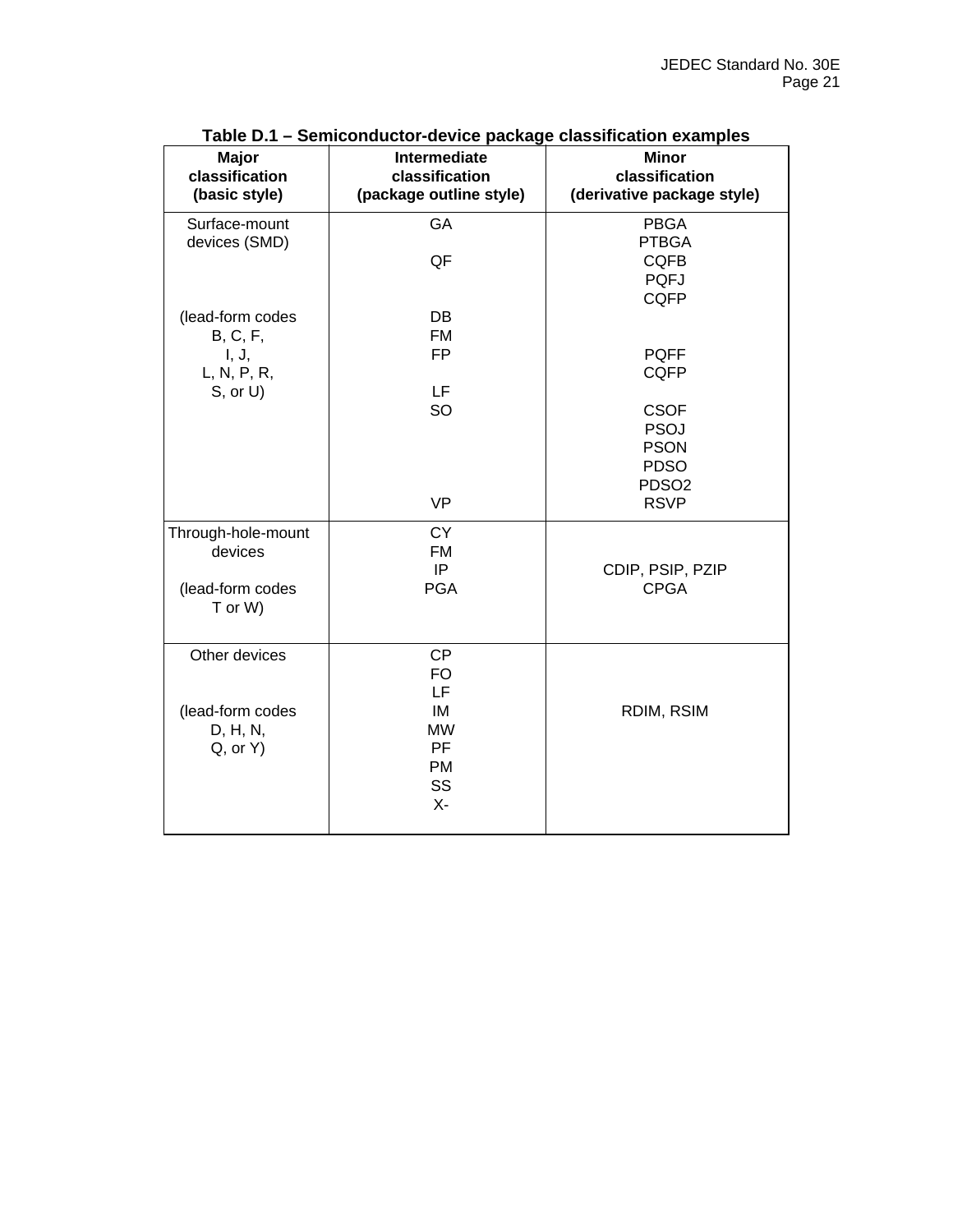#### **Annex E** (informative) **Differences between JESD30E and JESD30D**

This table briefly describes most of the changes made to entries that appear in this standard, JESD30E, compared to its predecessor, JESD30D (June 2006). Punctuation changes may or may not be included.

Initial Issue: A | Date: N/A | JC11 Item Number: N/A

### **CHANGE RECORD HISTORY**

| Issue: D                                                                                                  | Date: June 2006                                                                                   | Item Number: 11.02-689S |  |
|-----------------------------------------------------------------------------------------------------------|---------------------------------------------------------------------------------------------------|-------------------------|--|
|                                                                                                           |                                                                                                   |                         |  |
|                                                                                                           | Description of changes                                                                            |                         |  |
| Major document revision                                                                                   |                                                                                                   |                         |  |
| Revised definition texts for clarity in section 2                                                         |                                                                                                   |                         |  |
|                                                                                                           | Deleted deprecated or obsolete definitions in section 2                                           |                         |  |
|                                                                                                           | Added definitions for chip-scale, die-size, and wafer-level packages in section 2                 |                         |  |
|                                                                                                           | Added note referencing JEITA and IEC documents at figure 1; removed "mandatory" and "optional"    |                         |  |
|                                                                                                           | headings; noted the mandatory codes; adjusted paragraph references                                |                         |  |
|                                                                                                           | Combined sections 3.2 and 3.3 into new section 3.2 with title "Field descriptions"; reordered and |                         |  |
| renumbered subsections and tables                                                                         |                                                                                                   |                         |  |
| Deleted deprecated basic package designators in table 1; added codes DSB and WLB; revised descriptive     |                                                                                                   |                         |  |
| text                                                                                                      |                                                                                                   |                         |  |
| Deleted unused package-body material prefix codes in table 2                                              |                                                                                                   |                         |  |
| Reordered package-specific feature codes in table 3; added feature code C; added feature sub-codes for B, |                                                                                                   |                         |  |
| and X (new profile codes); added sub-codes for F (new terminal pitches); added explanation of             |                                                                                                   |                         |  |
| recommended ordering in designator and of use of sub-codes to text in 3.2.3                               |                                                                                                   |                         |  |
| Added table 6 with new suffix code for ball diameter and added explanatory text to 3.2.5                  |                                                                                                   |                         |  |
| Added table A.1 replacing old text listing; deleted deprecated codes                                      |                                                                                                   |                         |  |
| Updated tables B.1, C.1, and D.1; added SON and QFN examples to table C.1; deleted some obsolete          |                                                                                                   |                         |  |
| shapes from figure C.1                                                                                    |                                                                                                   |                         |  |
|                                                                                                           | Deleted chip-sized package paragraphs from Annex D and references in table D.1                    |                         |  |
| Revised and corrected text throughout document                                                            |                                                                                                   |                         |  |
| <b>Revised Table of Contents</b>                                                                          |                                                                                                   |                         |  |

| Issue: E                                                                                                | Date: April 2008       | Item Number: 11.02-764S                                                                     |  |
|---------------------------------------------------------------------------------------------------------|------------------------|---------------------------------------------------------------------------------------------|--|
|                                                                                                         |                        |                                                                                             |  |
|                                                                                                         | Description of changes |                                                                                             |  |
| Page 6 - Change table from "Seated Height Profile" to "Maximum Seated Height Profile" to match up with  |                        |                                                                                             |  |
| SPP-017.                                                                                                |                        |                                                                                             |  |
| Page 8, Table 6 – Changed the alphanumeric code for "b" to 3 digits and added the nominal ball diameter |                        |                                                                                             |  |
| 0.20mm to align with Design Guide 4.5                                                                   |                        |                                                                                             |  |
| Figure C.1 - Rearrange and clean up the package pictures                                                |                        |                                                                                             |  |
| Table 1 - Add SKT designator to this table for sockets                                                  |                        |                                                                                             |  |
|                                                                                                         |                        | Para. 3.2.5 – Changed from "an additional two-character" to "an additional three-character" |  |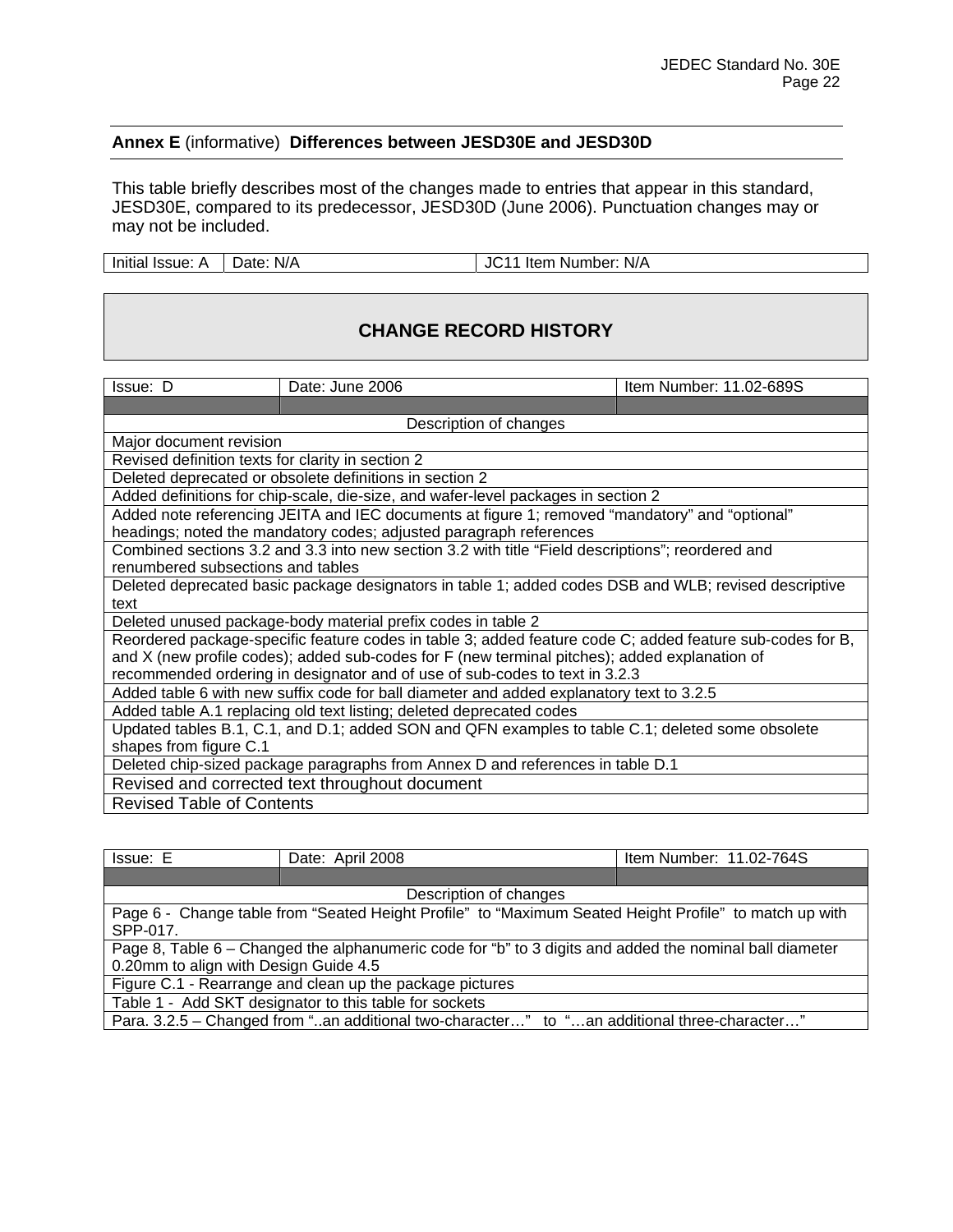

#### STANDARD IMPROVEMENT FORM **JEDEC** JESD30E

The purpose of this form is to provide the Technical Committees of JEDEC with input from the industry regarding usage of the subject standard. Individuals or companies are invited to submit comments to JEDEC. All comments will be collected and dispersed to the appropriate committee(s).

If you can provide input, please complete this form and return to:

| JEDEC<br>Attn: Publications Department<br>3103 North 10th Street<br>Suite 240 South<br>Arlington, VA 22201-2107<br>Fax: 703.907.7583                                                                                                                                                                                                |                                                                                                                                                                                                                                               |  |
|-------------------------------------------------------------------------------------------------------------------------------------------------------------------------------------------------------------------------------------------------------------------------------------------------------------------------------------|-----------------------------------------------------------------------------------------------------------------------------------------------------------------------------------------------------------------------------------------------|--|
| 1. I recommend changes to the following:<br>Requirement, clause number<br>Test method number Clause number<br>The referenced clause number has proven to be:<br>Unclear     Too Rigid     In Error<br><u> 1980 - Jan Stein Stein Stein Stein Stein Stein Stein Stein Stein Stein Stein Stein Stein Stein Stein Stein S</u><br>Other |                                                                                                                                                                                                                                               |  |
| Recommendations for correction:<br>2 <sup>1</sup>                                                                                                                                                                                                                                                                                   |                                                                                                                                                                                                                                               |  |
| 3. Other suggestions for document improvement:                                                                                                                                                                                                                                                                                      |                                                                                                                                                                                                                                               |  |
| Submitted by                                                                                                                                                                                                                                                                                                                        |                                                                                                                                                                                                                                               |  |
| Name:                                                                                                                                                                                                                                                                                                                               | Phone<br><u> : a construction de la propriété de la propriété de la propriété de la propriété de la propriété de la propriété de la propriété de la propriété de la propriété de la propriété de la propriété de la propriété de la propr</u> |  |
|                                                                                                                                                                                                                                                                                                                                     |                                                                                                                                                                                                                                               |  |
| Address:                                                                                                                                                                                                                                                                                                                            |                                                                                                                                                                                                                                               |  |
|                                                                                                                                                                                                                                                                                                                                     |                                                                                                                                                                                                                                               |  |